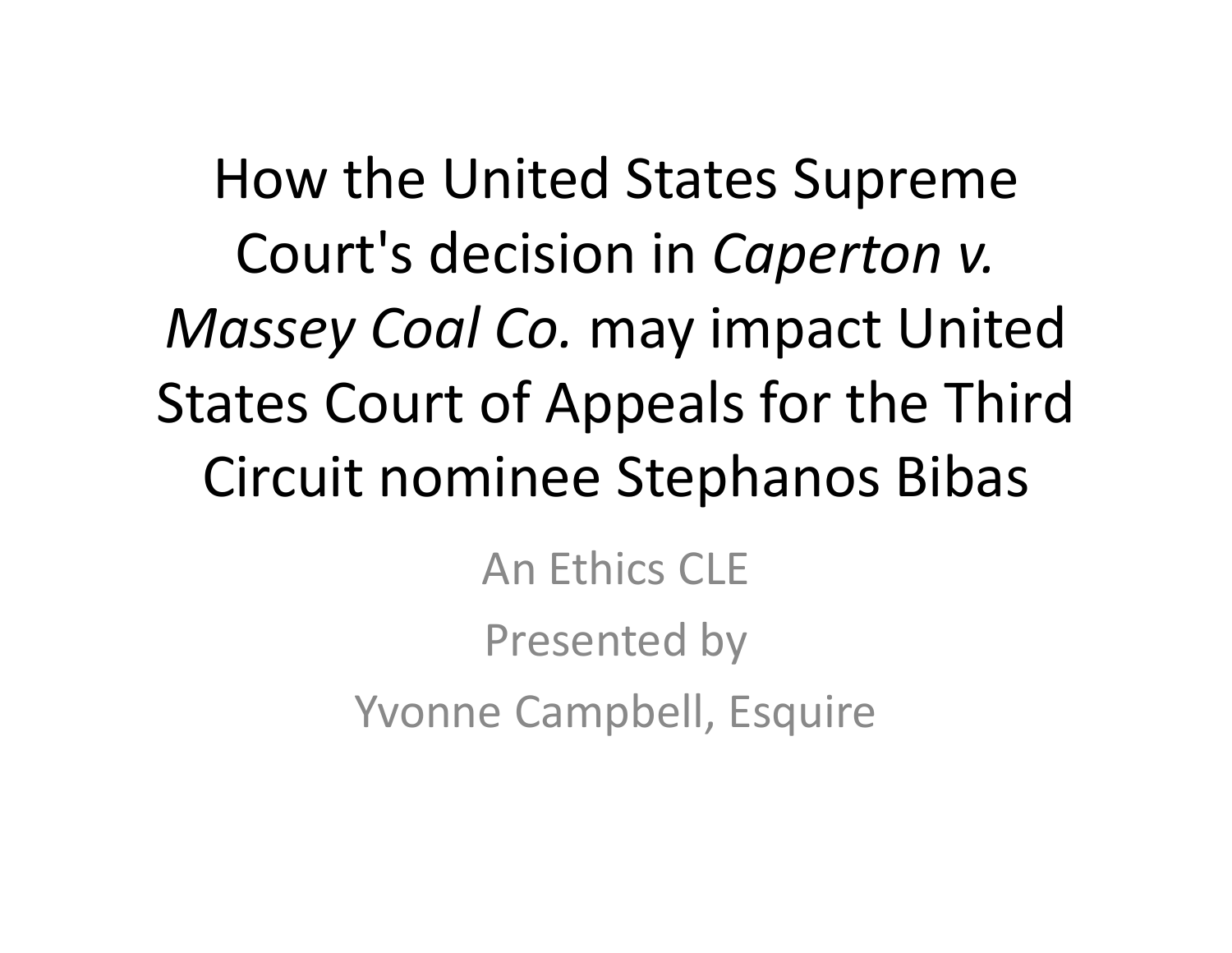### Who is Stephanos Bibas?

- Columbia University B.A. political theory 1989
- Oxford University B.A. and M.A. Jurisprudence 1991
- Yale Law School 1994

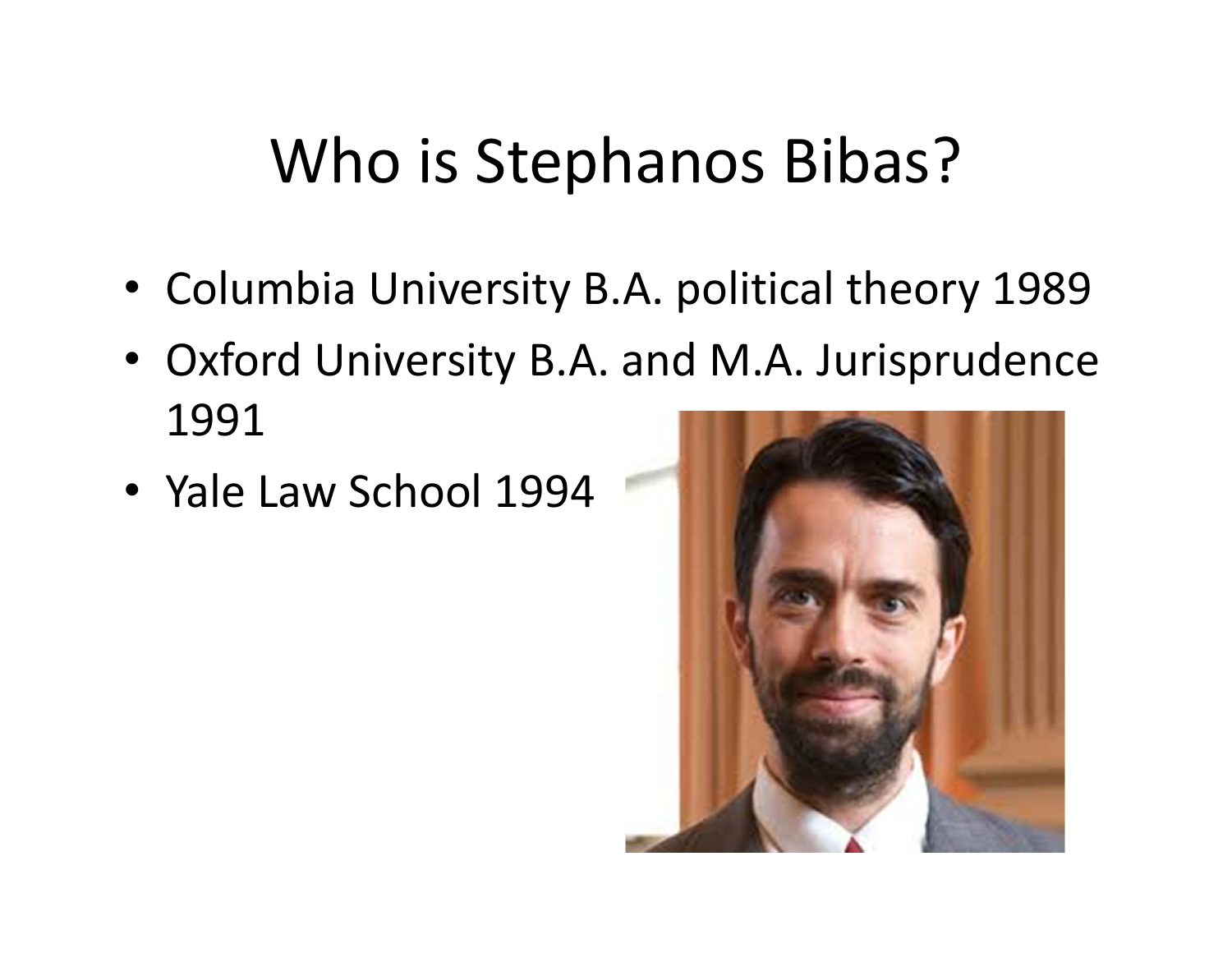### Stephanos Bibas Resume

- Professor of Criminal Law and Procedure
- US Attorney
- Litigator
- Law Clerk
- Author
- Third Circuit Nominee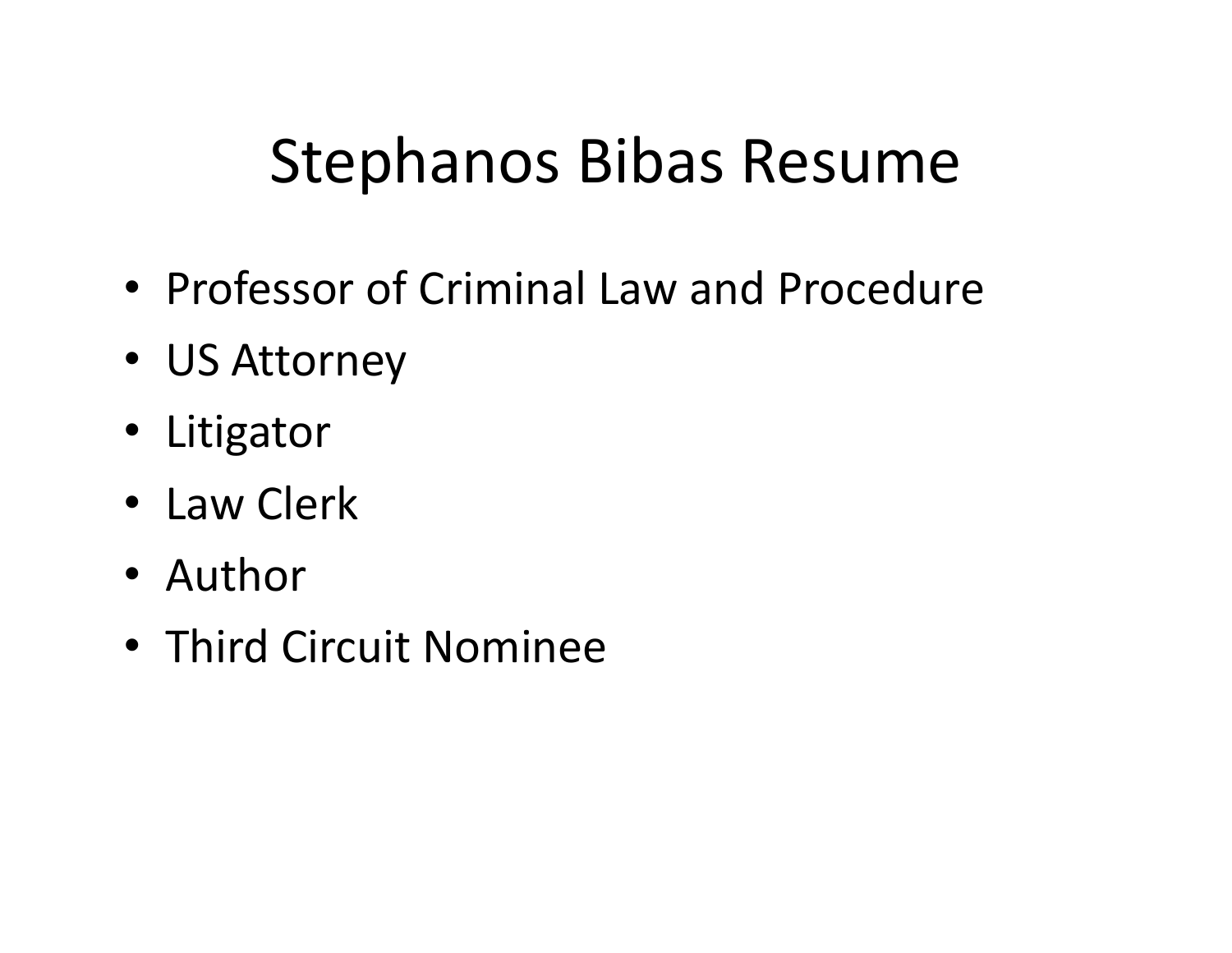#### THE MACHINERY OF CRIMINAL JUSTICE



Provides readers with a powerful critique of the criminal justice system and it's domination by insider lawyers.

Discusses a wide range topics in criminal οf justice, including victim's rights, restorative justice, therapeutic justice, public morality and moral debate.

Written by a seasoned expert in criminal justice with experience as a Supreme Court clerk and a former Manhattan federal prosecutor.

> Author: Stephanos Bibas

Published: 26 April 2012

320 Pages 235x156mm ISBN: 9780195374681

Also Available As: Ebook

Also Available In: Oxford Scholarship Online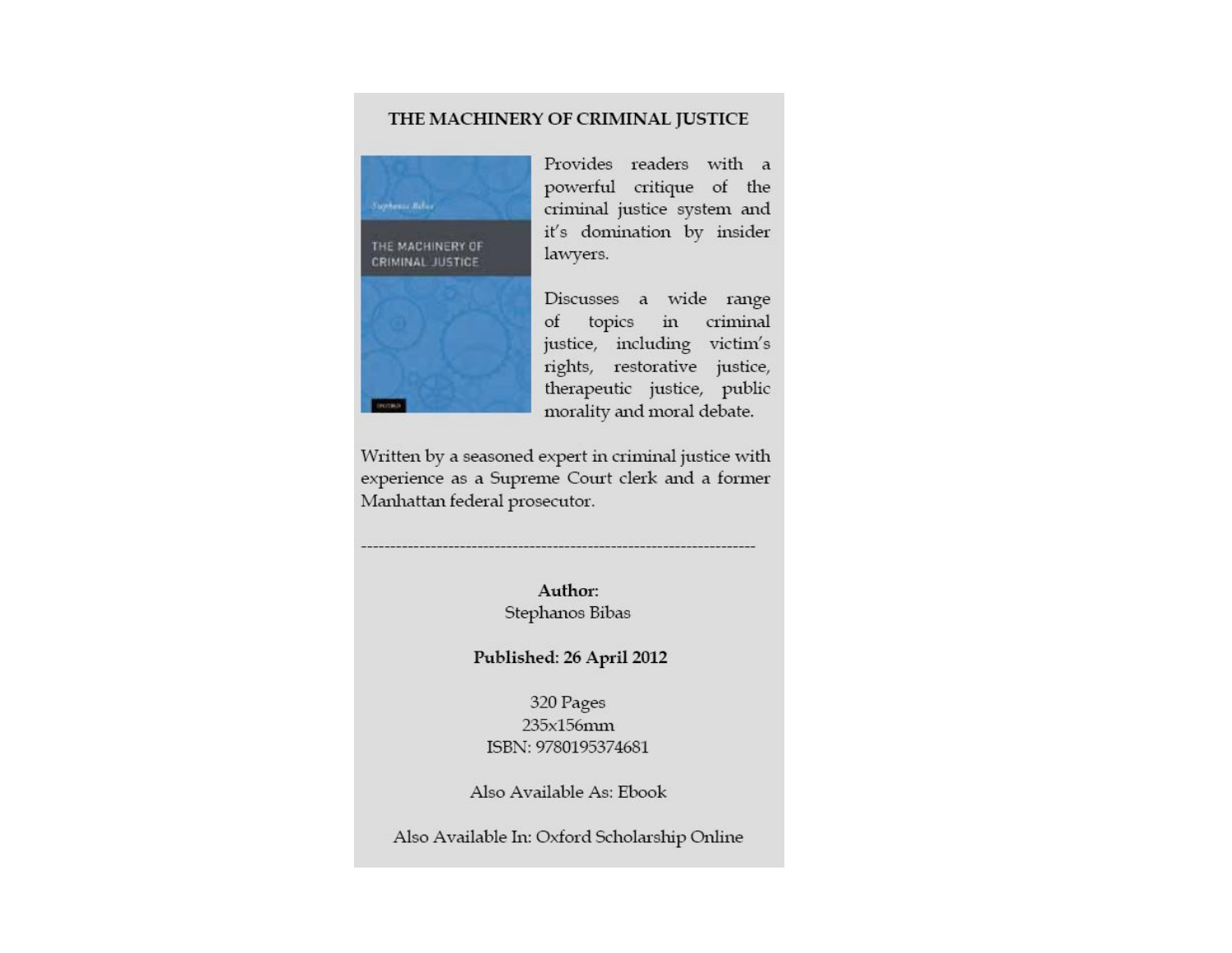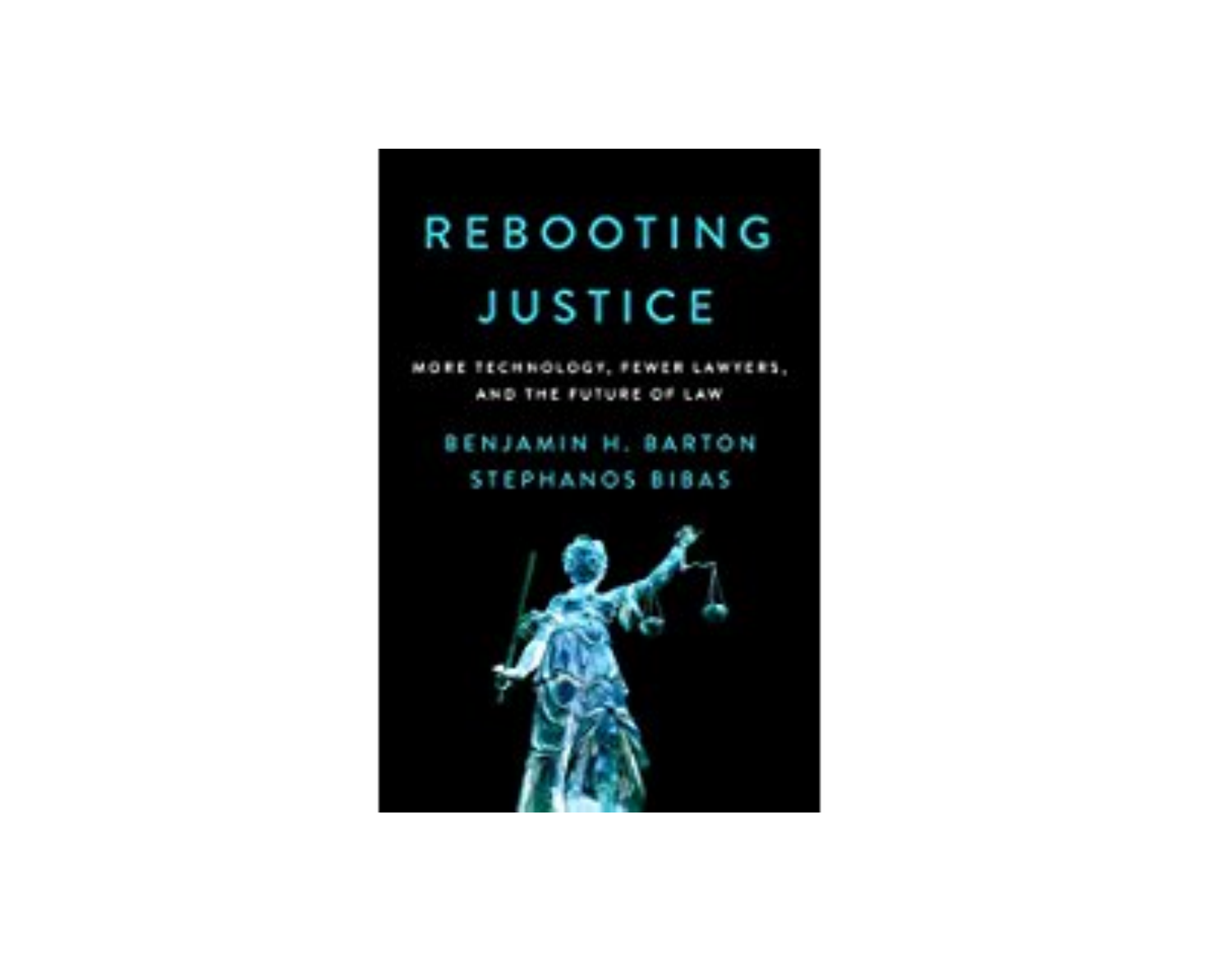# Excerpts from September 21, 2015 National Review Article: The Truth About Mass Incarceration

• So the stock liberal charges against "mass incarceration" simply don't hold water. There is no racist conspiracy, nor are we locking everyone up and throwing away the key. Most prisoners are guilty of violent or property crimes that no orderly society can excuse…But just because the liberals are wrong does not mean the status quo is right. Conservatives cannot reflexively jump from critiquing the Left's preferred narrative to defending our astronomical incarceration rate and permanent second‐class status for ex‐cons. The criminal justice system and prisons are big‐government institutions…Now we warehouse large numbers of criminals, in idleness and at great expense. ..There is evidence that prison turns people into career criminals. ..Instead of having to learn vocational skills, they have too much free time to hone criminal skills and connections. And instead of removing wrongdoers from criminogenic environments, prison clusters together neophytes and experienced recidivists, breeding gangs, criminal networks and more crime…Any benefit from locking criminals up temporarily is more than offset by the crime increase caused when prison turns small‐timers into career criminals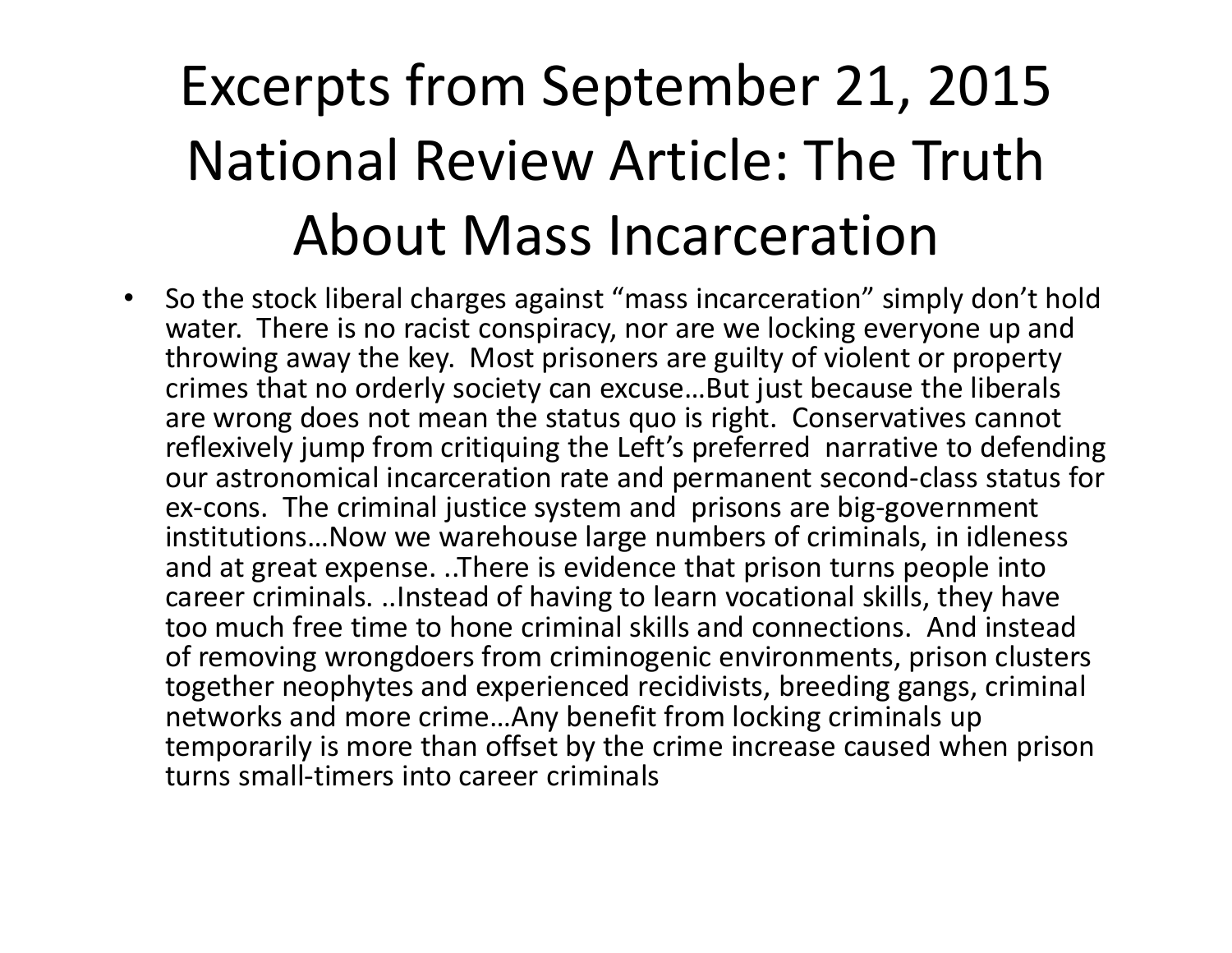# 28 U.S.C. § 455: Disqualification of justice, judge, or magistrate judge

- • (a) Any justice, judge, or magistrate judge of the United States shall disqualify himself in any proceeding in which his impartiality might reasonably be questioned.
- • (b) He shall also disqualify himself in the following circumstances:
	- (1) Where he has a personal bias or prejudice concerning a party, or personal knowledge of disputed evidentiary facts concerning the proceeding;
	- (2) Where in private practice he served as lawyer in the matter in controversy, or a lawyer with whom he previously practiced law served during such association as a lawyer concerning the matter, or the judge or such lawyer has been a material witness concerning it;
	- (3) Where he has served in governmental employment and in such capacity participated as counsel, adviser or material witness concerning the proceeding or expressed an opinion concerning the merits of the particular case in controversy;
	- (4) He knows that he, individually or as a fiduciary, or his spouse or minor child residing in his household, has a financial interest in the subject matter in controversy or in a party to the proceeding, or any other interest that could be substantially affected by the outcome of the proceeding;
	- (5) He or his spouse, or a person within the third degree of relationship to either of them, or the spouse of such a person:
		- (i) Is a party to the proceeding, or an officer, director, or trustee of a party;
		- (ii) Is acting as a lawyer in the proceeding;
		- (iii) Is known by the judge to have an interest that could be substantially affected by the outcome of the proceeding;
		- (iv) Is to the judge's knowledge likely to be a material witness in the proceeding.
- • (c) A judge should inform himself about his personal and fiduciary financial interests, and make a reasonable effort to inform himself about the personal financial interests of his spouse and minor children residing in his household.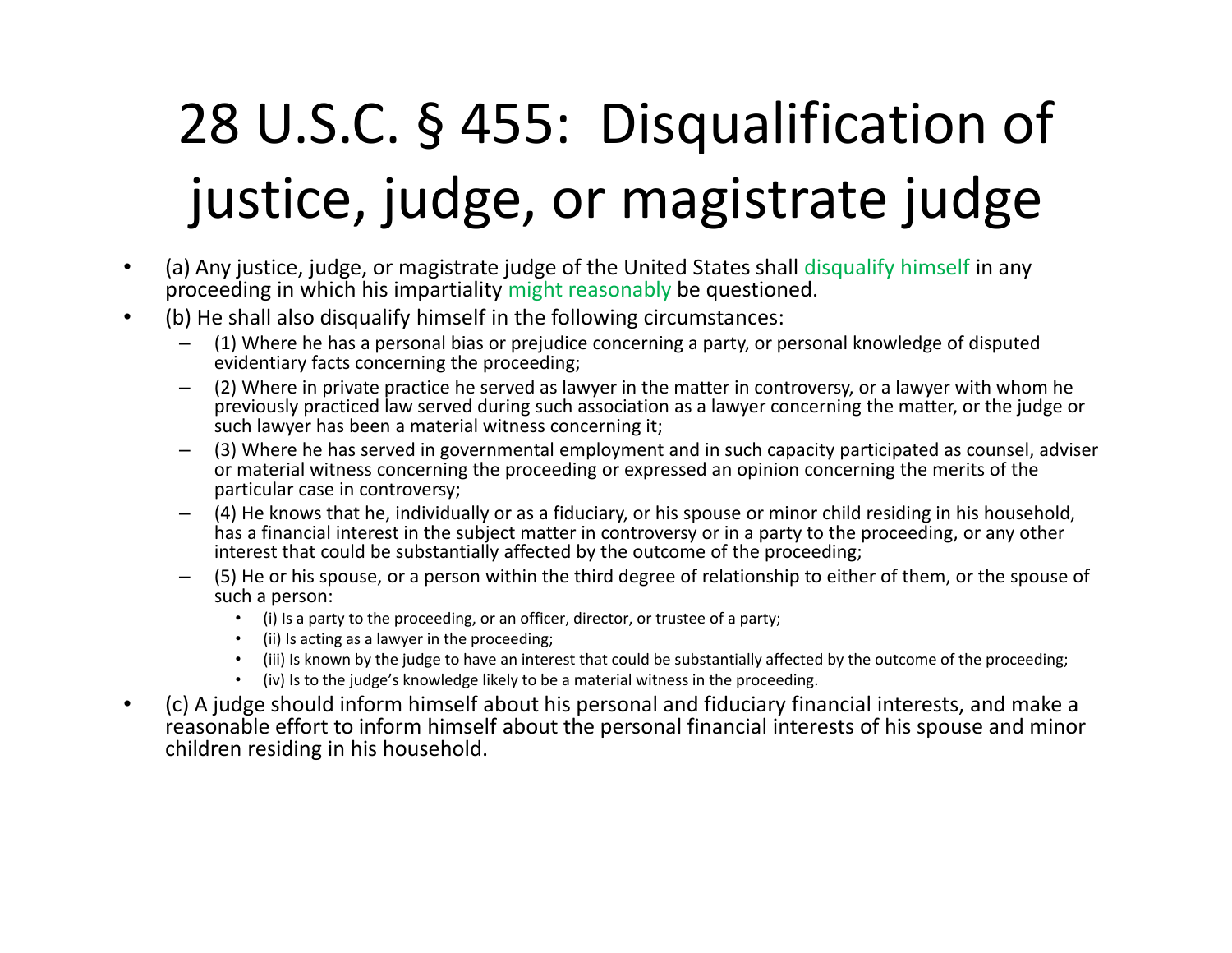

"YOUR HONOR, MY CLIENT FEELS YOU SHOULD RECUSE YOURSELF AS HE IS A CAT PERSON."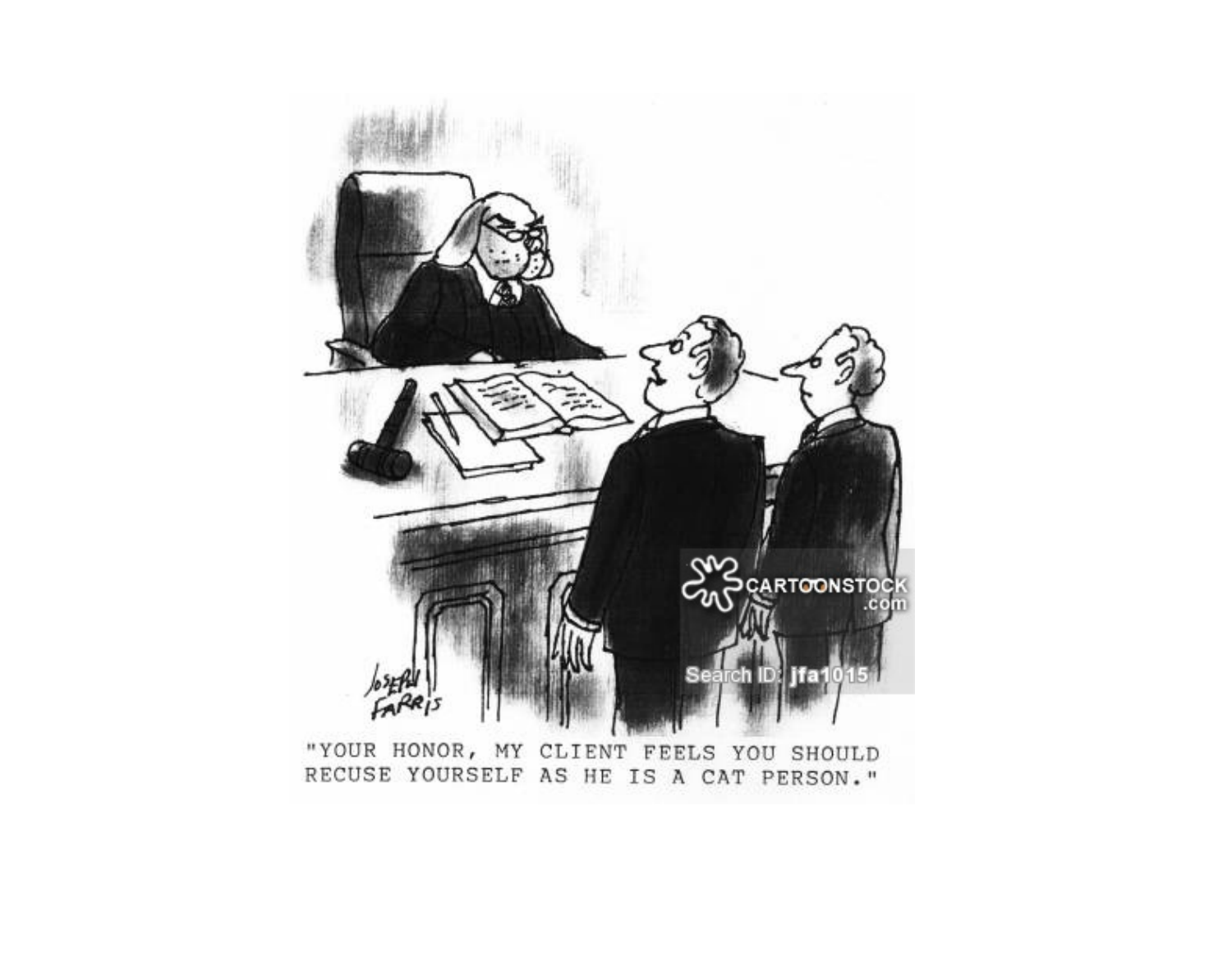# Massey Energy Co.

- The A.T. Massey Coal Company was started in 1920 as a coal brokering business
- In 1945 it expanded to coal mining and processing
- Currently operates 35 underground mines and 12 surface mines in West Virginia, Kentucky and Virginia.
- •• 4<sup>th</sup> largest producer of coal in the U.S.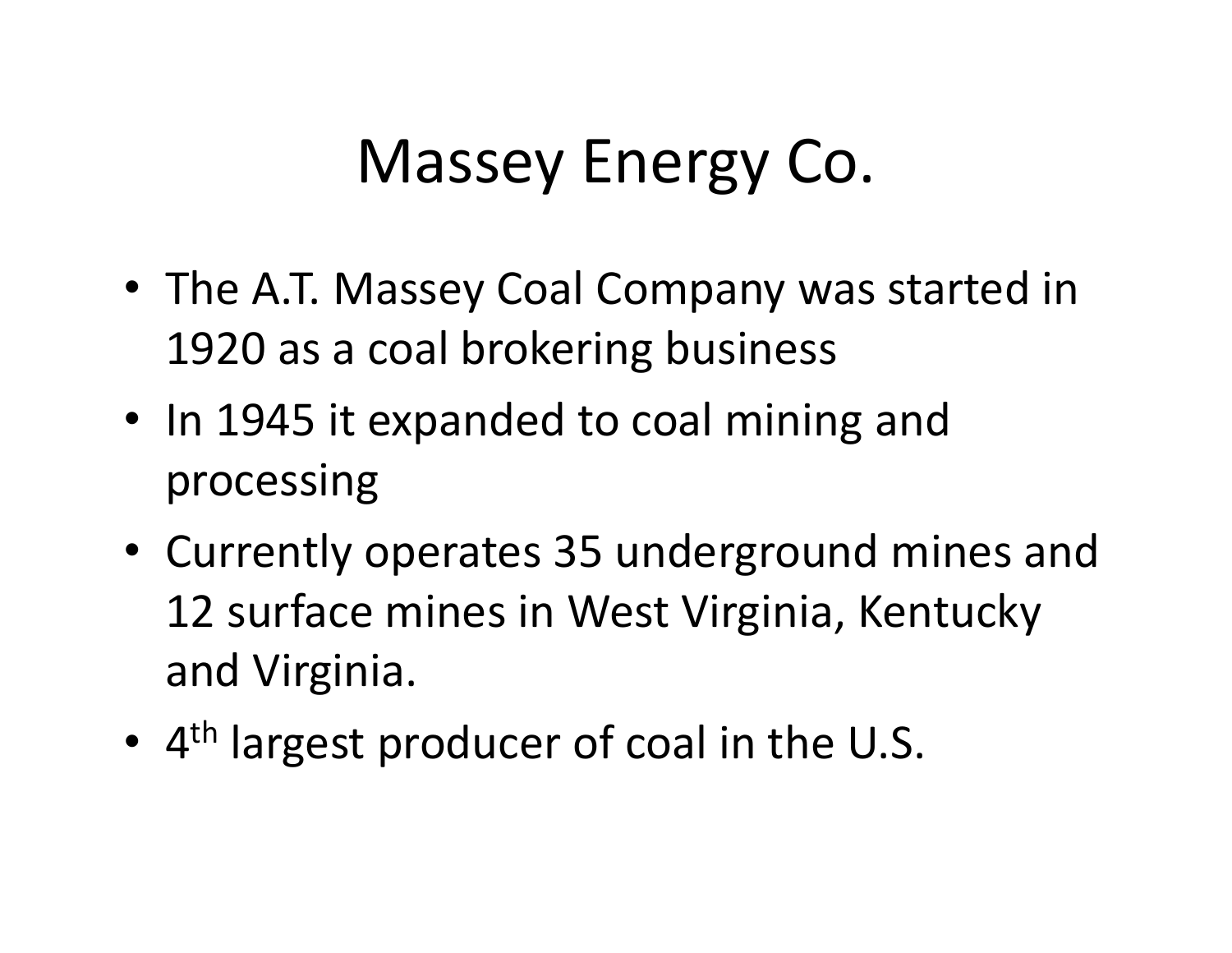### Amicus Briefs

• Wal‐Mart, PepsiCo, Intel Corporation, Lockheed Martin, Common Cause and Public Citizen filed briefs in the case urging the United States Supreme Court to reject the West Virginia Supreme Court's decision.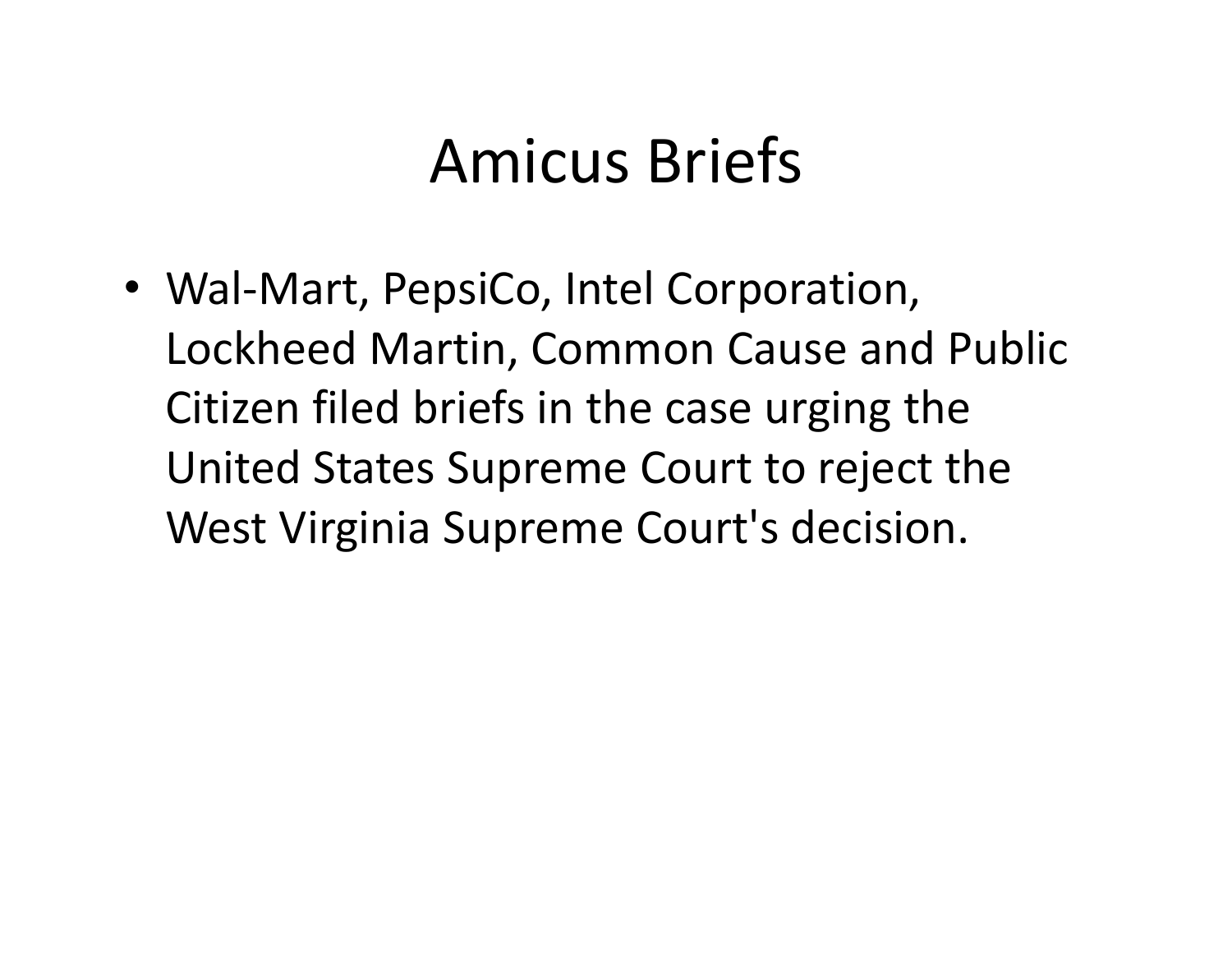### **Procedural History**

- Plaintiffs were a competing mining company
- Sued Defendants in WV and went to a jury trial on claims of fraudulent misrepresentation, concealment, and tortious interference with existing contractual relations.
- •Jury verdict of \$50,000,000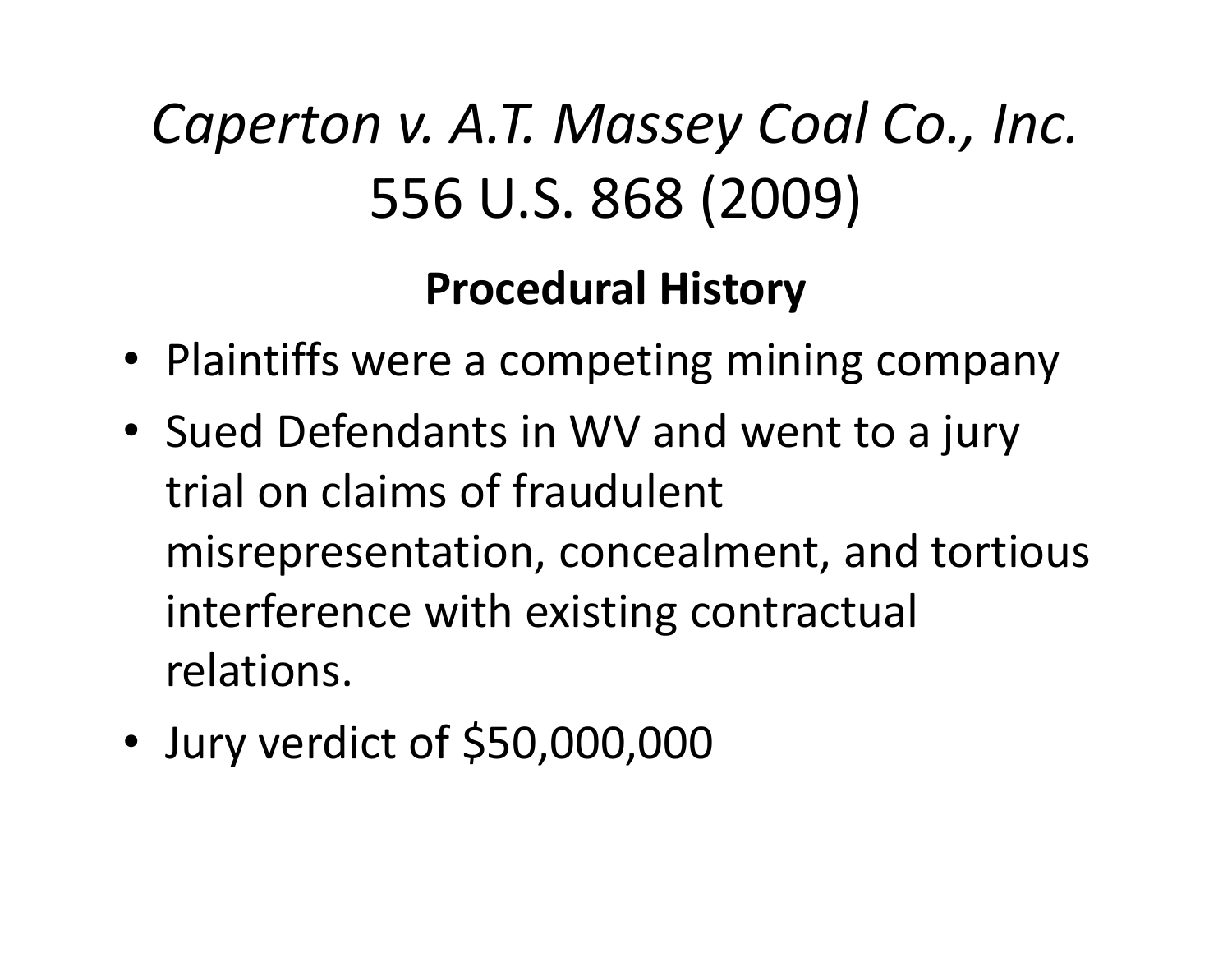### **Procedural History**

- Trial was August 2002
- "Massey intentionally acted in utter disregard of Caperton's rights and ultimately destroyed Caperton's businesses because, after conducting cost‐benefit analyses, Massey concluded it was in its financial interest to do so."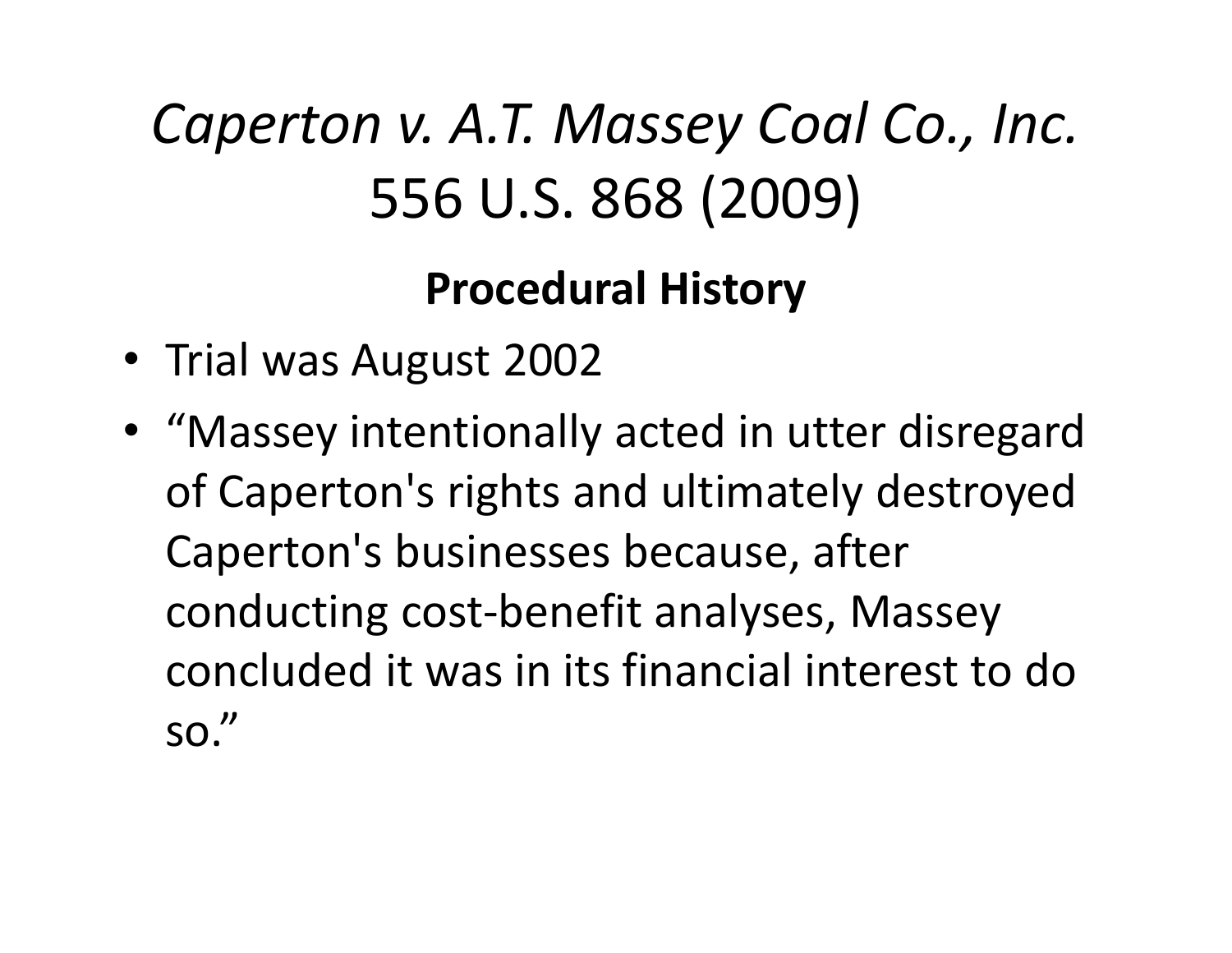### **Where things get interesting (Facts)**

- Massey's chairman, CEO, and president: Don Blankenship decided to support Brent Benjamin to replace an incumbent justice on WV's Supreme Ct of Appeals
- Blankenship donations to support Benjamin
	- – Blankenship's 3 Mil was more than all other Benjamin supporters, and three times the amount spent by Benjamin's own committee
- Benjamin won with 53.3% of the vote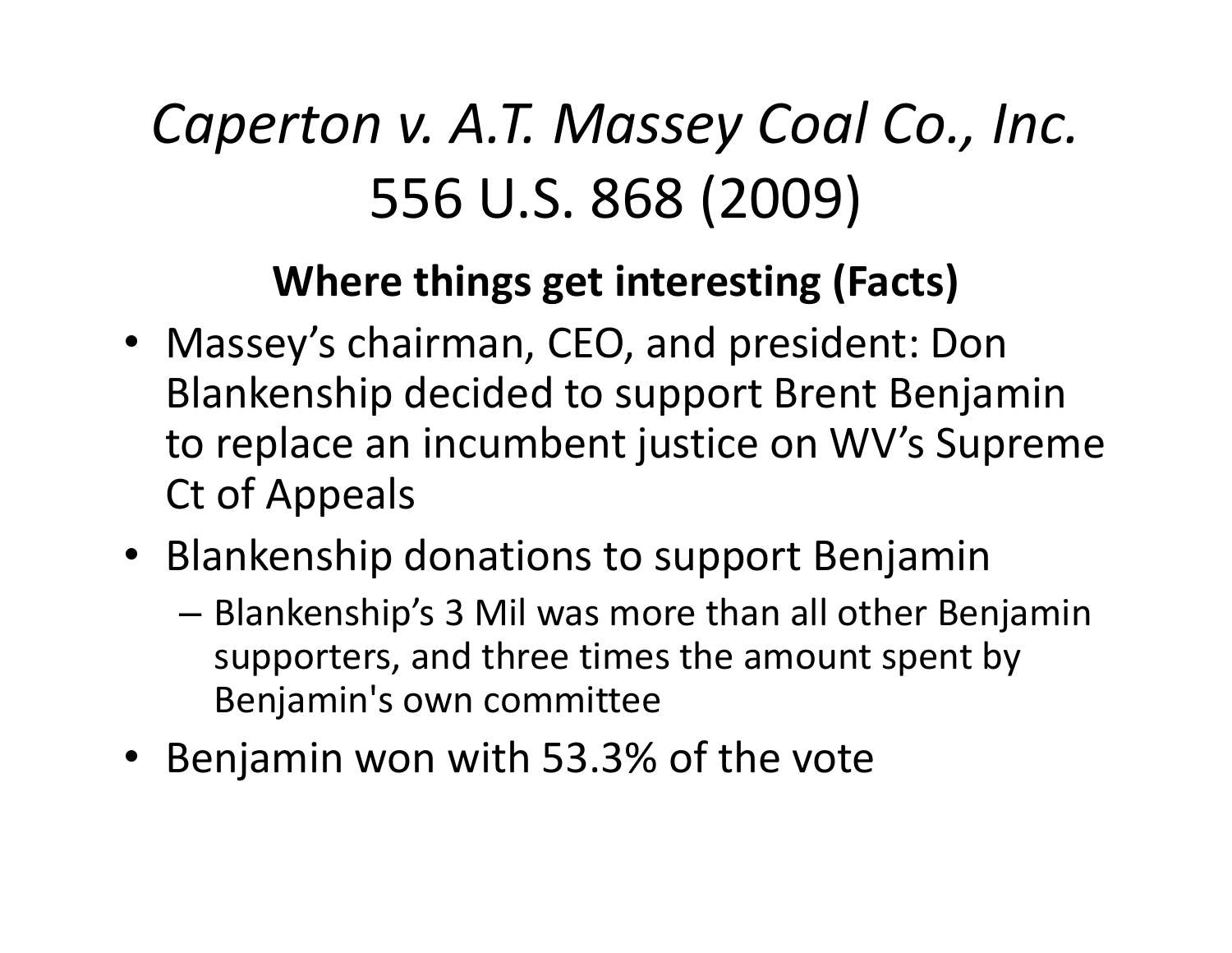#### **Caperton's First Motion for Recusal**

- Who decides recusal motions?
- He "carefully considered the bases and accompanying exhibits proffered by the movants." But he found "no objective information ... to show that this Justice has a bias for or against any litigant, that this Justice has prejudged the matters which comprise this litigation, or that this Justice will be anything but fair and impartial."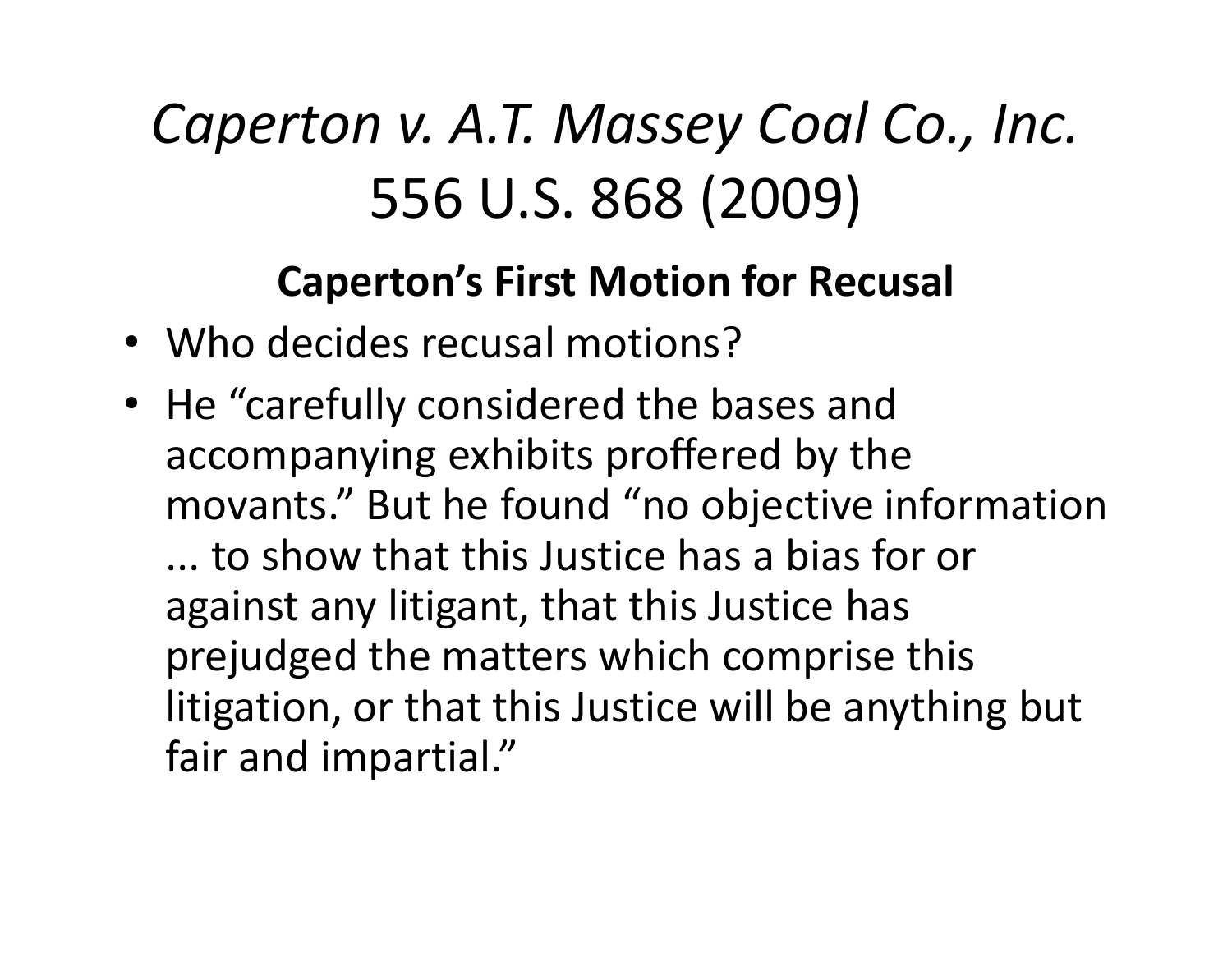#### **So what does the WV court do?**

- Reverse the \$50 M verdict
- 3 to 2 opinion
- "Massey's conduct warranted the type of judgment rendered in this case."
	- – Reversed, nevertheless, based on two independent grounds first, that a forum‐selection clause contained in a contract to which Massey was not a party barred the suit in West Virginia, and, second, that res judicata barred the suit due to an out‐of ‐ state judgment to which Massey was not a party.
- Dissent
	- – The majority "misappl[ied] the law and introduc[ed] sweeping 'new law' into our jurisprudence that may well come back to haunt us."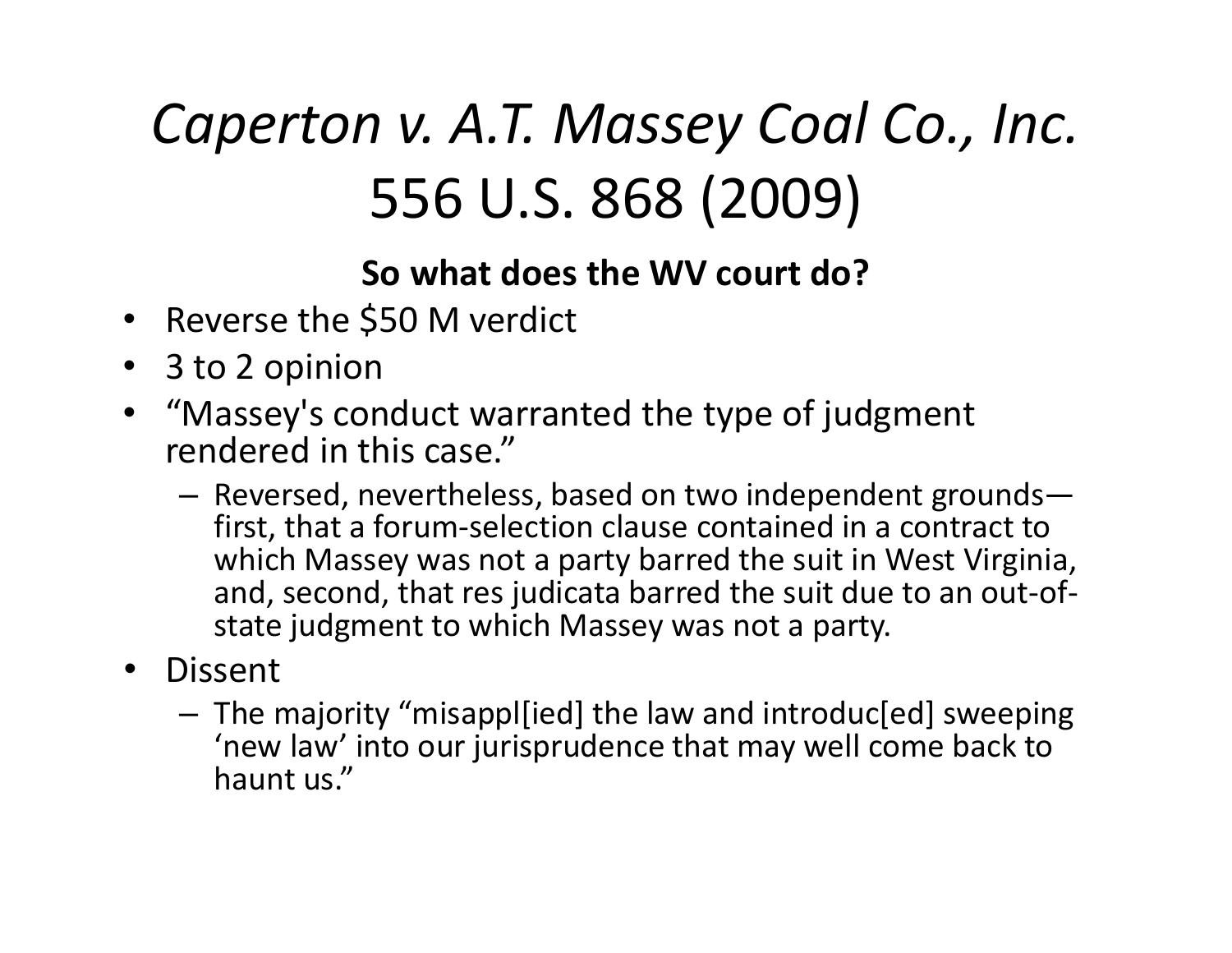#### **Motion for rehearing and more recusal motions**

• One justice granted Caperton's recusal motion b/c photos of him vacationing with Blankenship on the French Rivera



- Another justice granted Massey's recusal motion b/c of his public criticism of Blankenship's role in the 2004 election
	- $-$  In his recusal, he again publicly criticized Blankenship stating  $\,$ "Blankenship's bestowal of his personal wealth, political tactics, and 'friendship' have created a cancer in the affairs of this Court."
- •Who denied the recusal motion?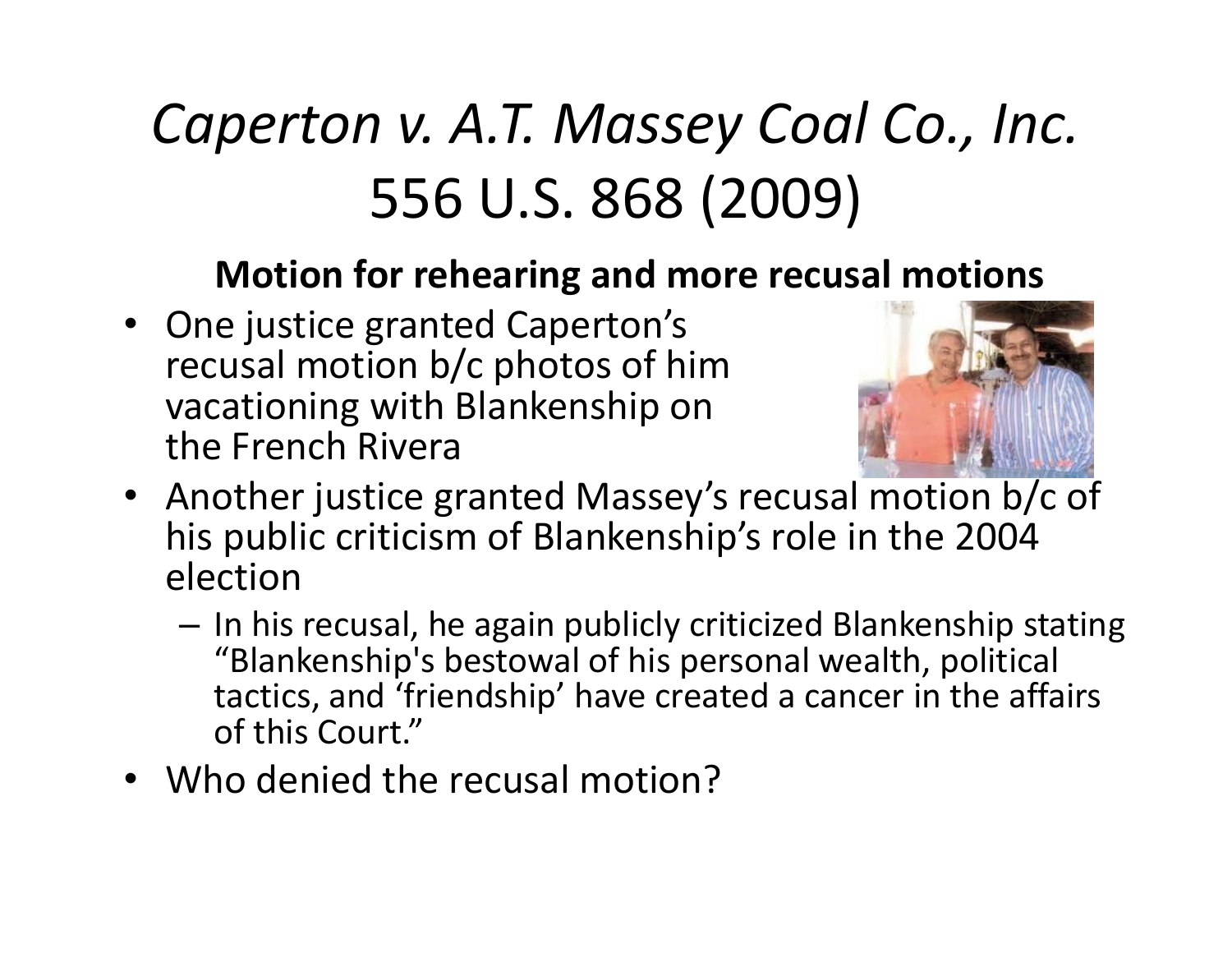### **A third recusal motion!**

- Justice Benjamin again refused to recuse
- Again the court heard the case, and by 3‐2 decided for the same reasons as the prior court to reverse the 50 Mil verdict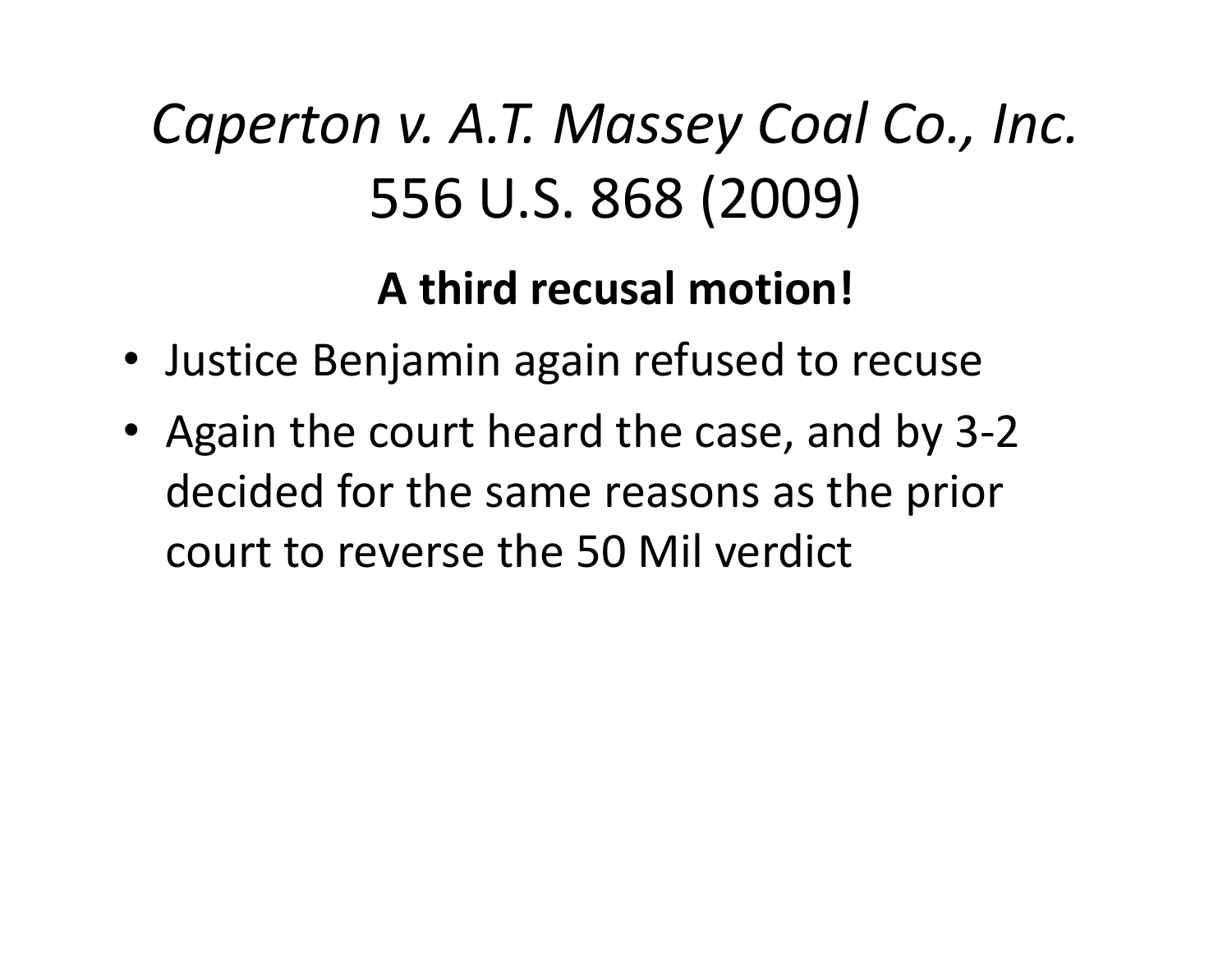#### **The Supremes**

- Issue of first impression
- Statutory & Constitutional reasons for recusal
- Precedent showed two bases under the due process clause
	- –When a judge has a financial interest in a case
	- – When the judge is trying a defendant for criminal contempt that occurred before that judge
- Let's discuss each of these in more detail.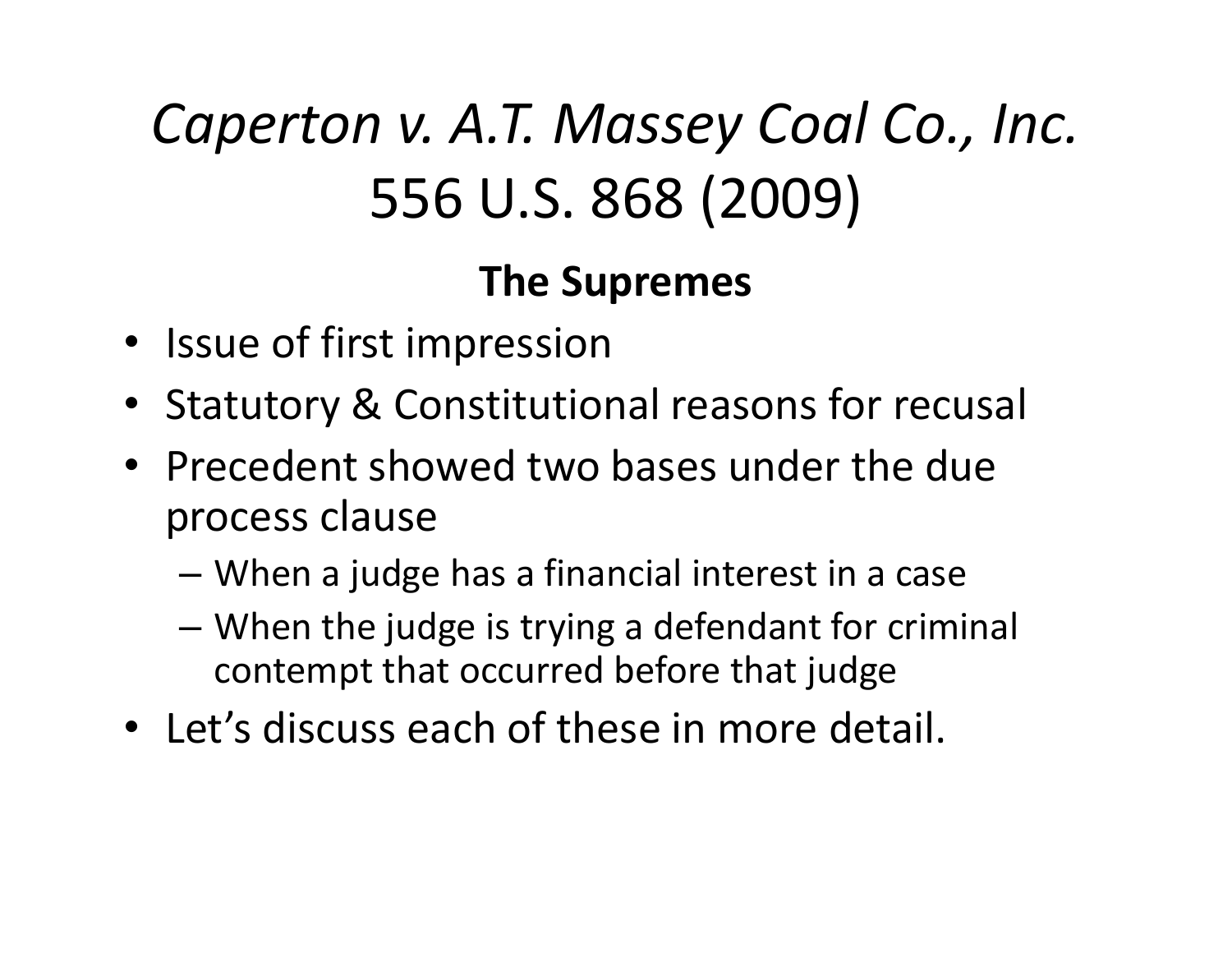#### **When a judge has a financial interest in a case**

- *Tumey v. Ohio*, 273 U.S. 510 (1927).
- USSC concerned with general temptations for adjudicators to disregard neutrality.
- The Court was thus concerned with more than the traditional common‐law prohibition on direct pecuniary interest. It was also concerned with a more **general concept of interests** that **tempt** adjudicators **to disregard neutrality**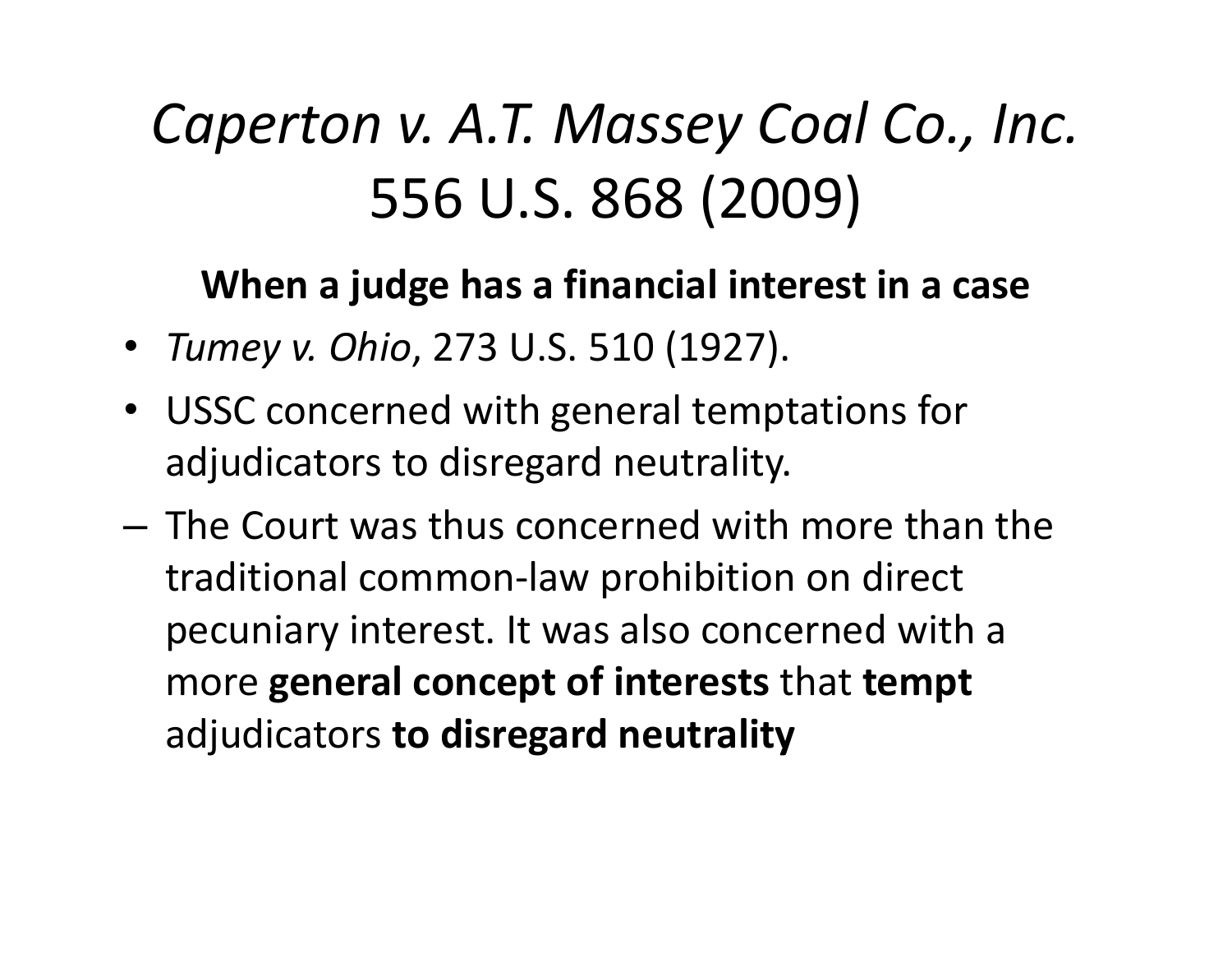### **Judge's financial interest continued…**

• "The Court stressed that it was not required to decide whether in fact the justice was [**actually**] influenced…the proper constitutional inquiry is…**possible** temptation to the average ... judge to ... lead him not to hold the balance nice, clear and true." *Massey*  at 879.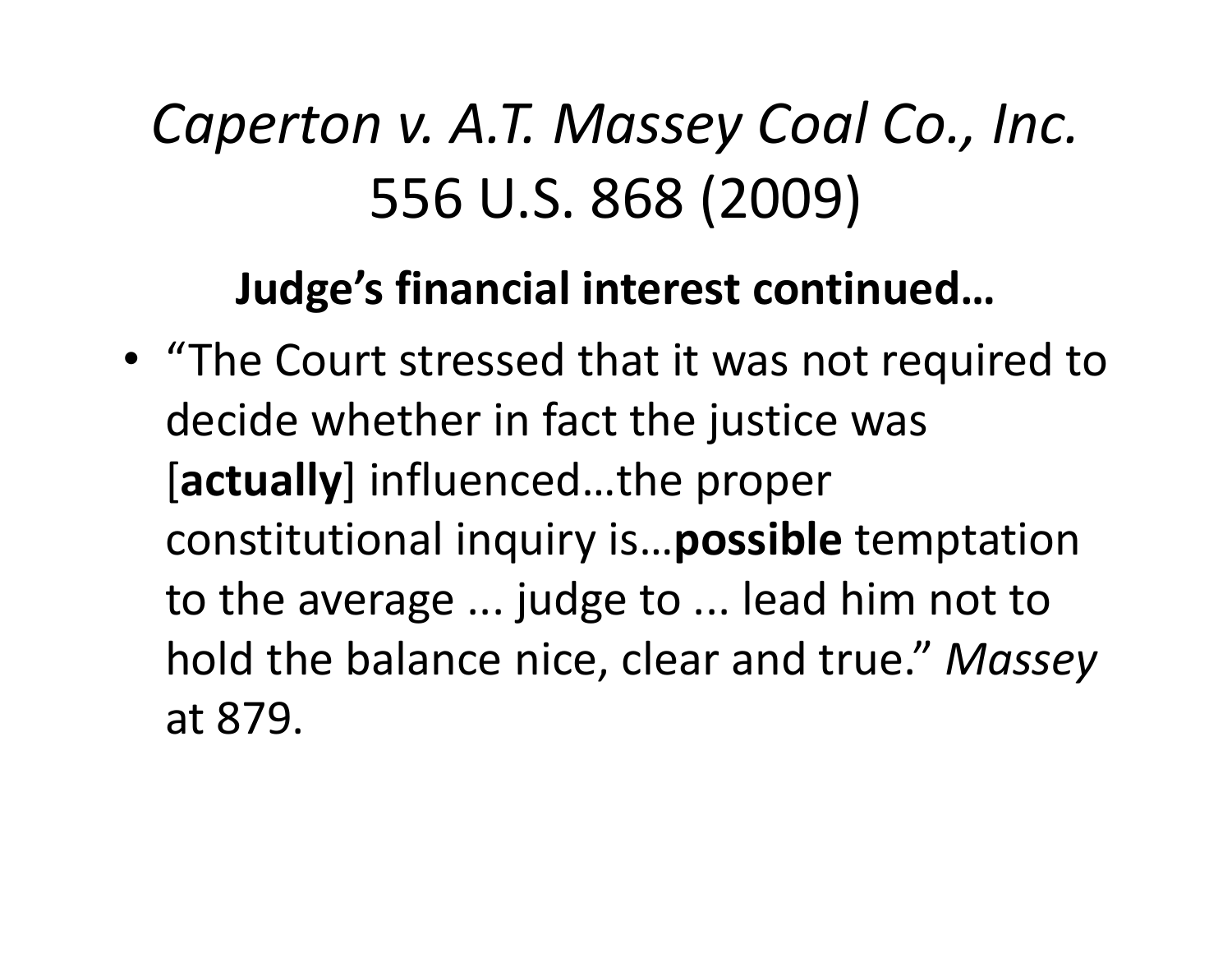#### **When the judge is trying a defendant for criminal contempt that occurred before that judge**

- *In re Murchison*, 349 U.S. 133, (1955).
- The Court set aside the convictions on grounds that the judge had a conflict of interest at the trial stage because of his earlier participation followed by his decision to charge them. The Due Process Clause required disqualification. The Court recited the general rule that no man can be a judge in his own case, adding that **no man is permitted to try cases where he has an interest in the outcome**.
- The Court went on to note that the **disqualifying criteria cannot be defined with precision**. Circumstances and relationships must be considered.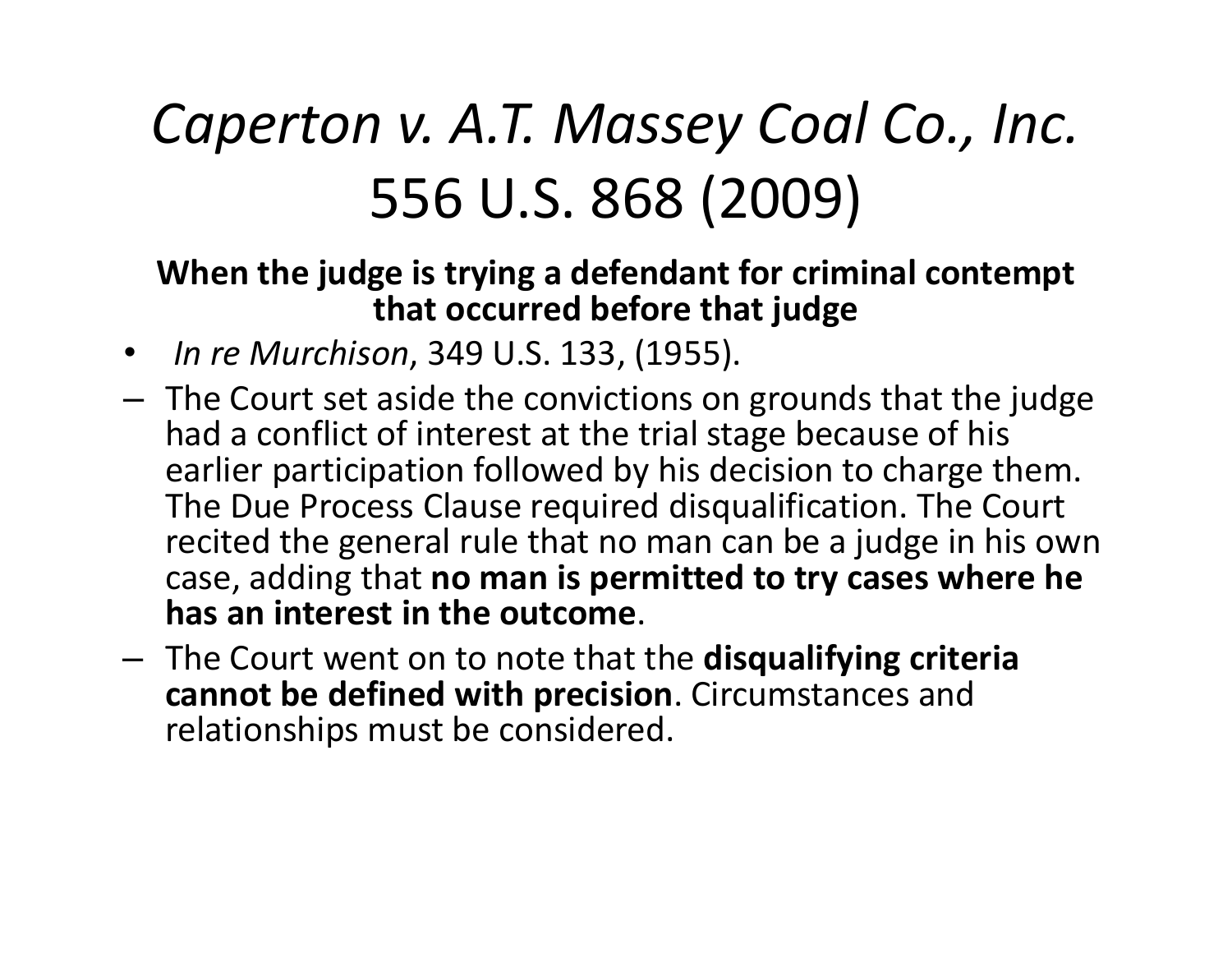**When the judge is trying a defendant for criminal contempt that occurred before that judge cont.**

• The inquiry is an objective one. The Court asks not whether the judge is actually, subjectively biased, but whether the **average** judge in his position is "likely" to be neutral, or whether there is an unconstitutional "potential for bias."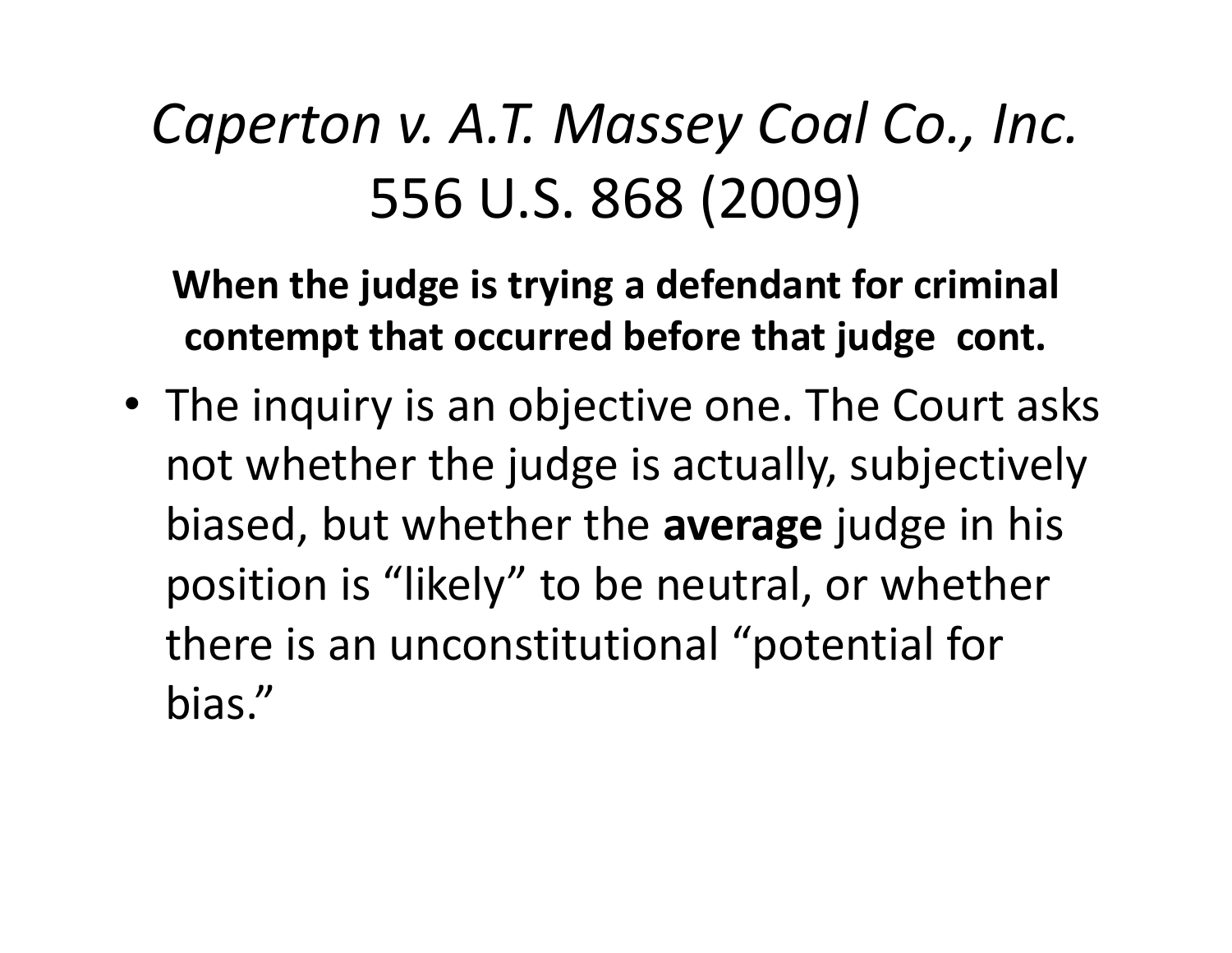- Turning to the issue before the Court: Judicial elections
- "Justice Benjamin was careful to address the recusal motions…in four separate opinions issued during the course of the appeal, he explained why no actual bias had been established."
- "We do not question his subjective findings of impartiality and propriety. Nor do we determine whether there was **actual bias.**" *Massey* at 882.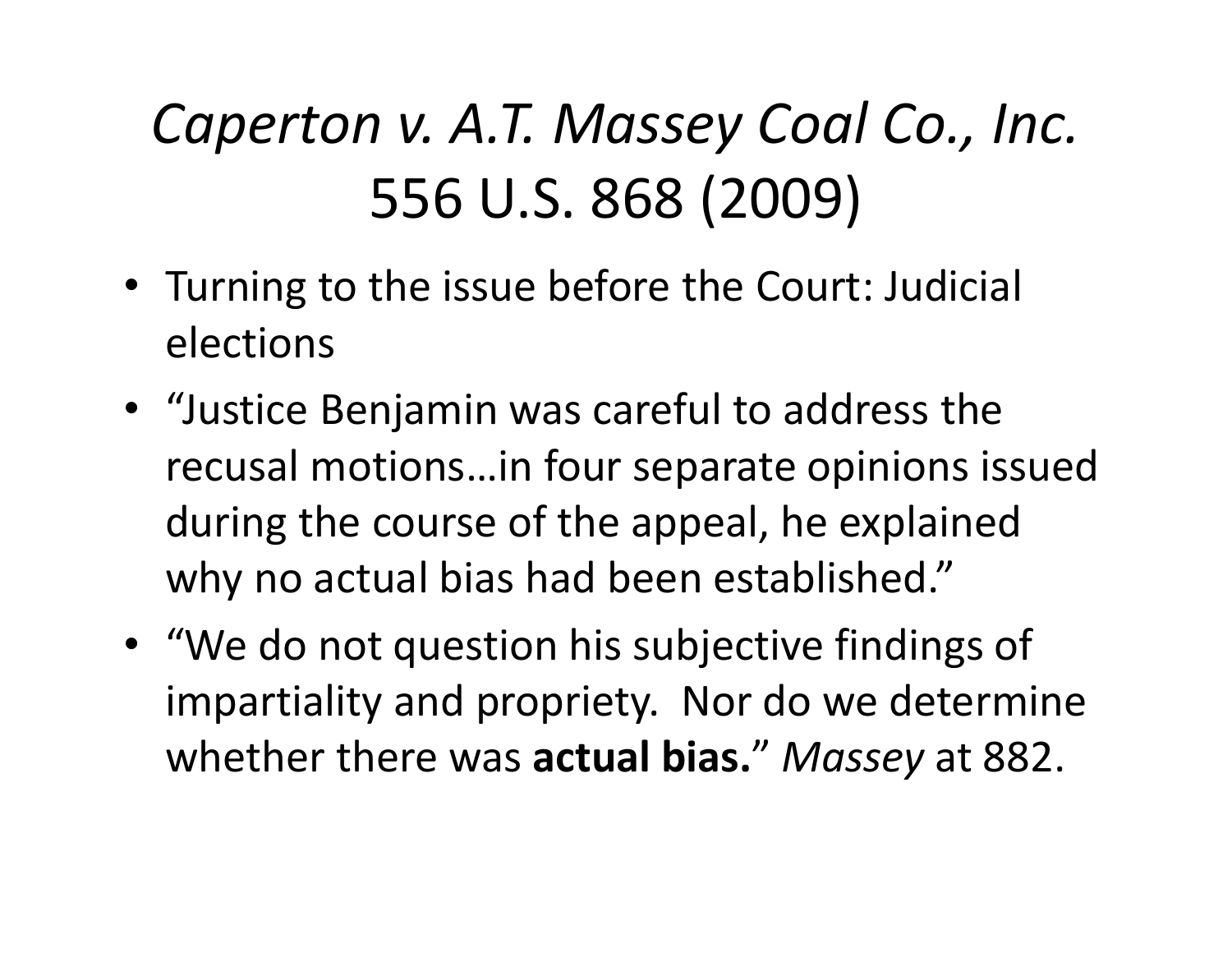### **New rule of law**

- Objective standard
	- – The probability of actual bias on the part of the judge is too high to be constitutionally tolerable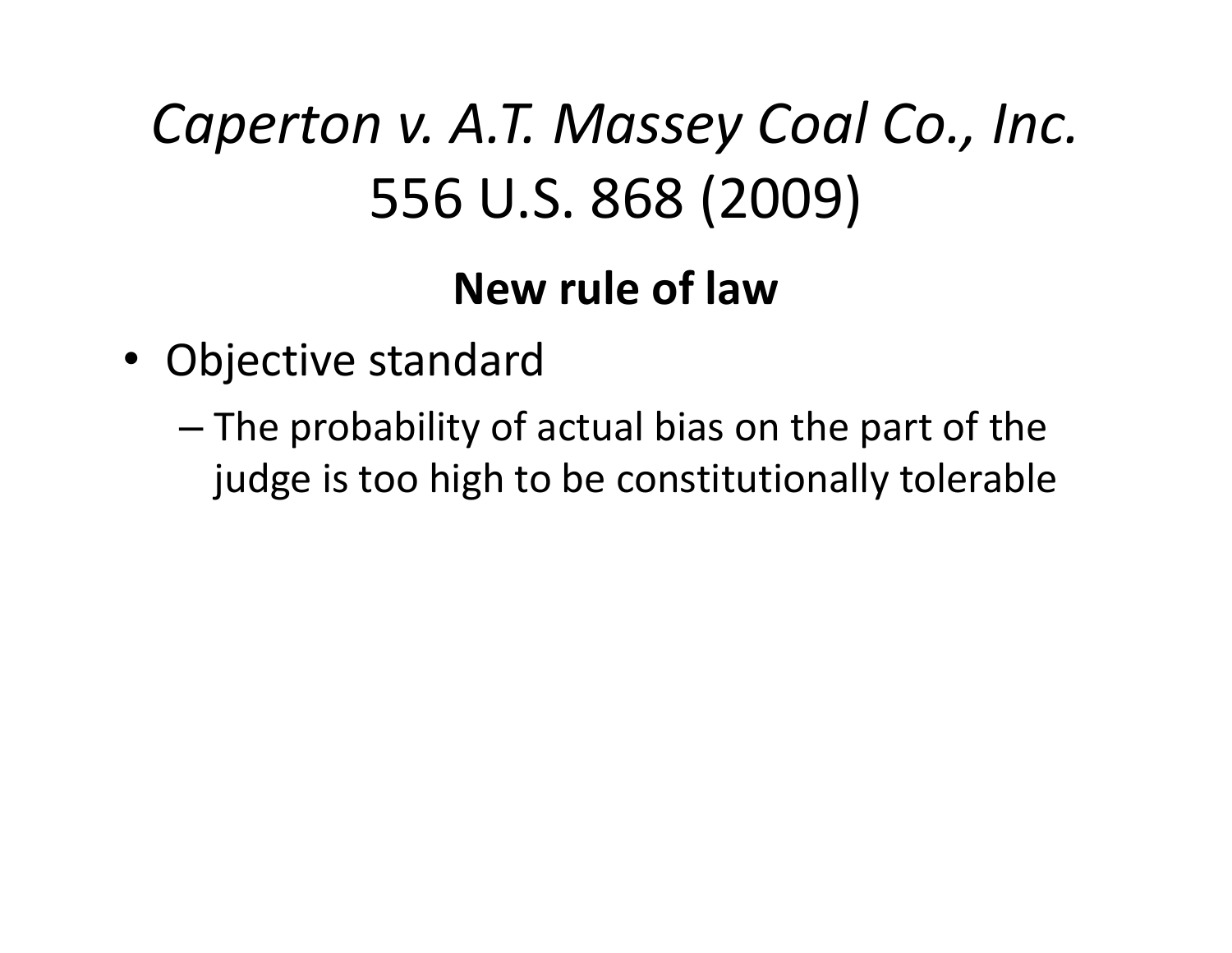- $\bullet$  "Not every campaign contribution by a litigant or attorney creates a probability of bias that requires a judge's recusal, but this is an exceptional case." *Massey*  at 884.
- $\bullet$  "We conclude that there is a serious risk of actual bias—based on objective and reasonable perceptions—when a person with a personal stake in a particular case had a significant and disproportionate influence in placing the judge on the case by raising funds or directing the judge's election campaign when the case was pending or imminent. The inquiry centers on the contribution's relative size in comparison to the total amount of money contributed to the campaign, the total amount spent in the election, and the apparent effect such contribution had on the outcome of the election." *Massey* at 884.
- $\bullet$  "Whether Blankenship's campaign contributions were a necessary and sufficient cause of Benjamin's victory is not the proper inquiry." *Massey* at 885.
- $\bullet$  "The temporal relationship between the campaign contributions, the justice's election, and the pendency of the case is also critical, for it was reasonably foreseeable that the pending case would be before the newly elected justice. The \$50 million adverse jury verdict had been entered before the election, and the Supreme Court of Appeals was the next step once the state trial court dealt with post‐trial motions. So it became at once apparent that, absent recusal, Justice Benjamin would review a judgment that cost his biggest donor's company \$50 million " *Massey*  at 886.
- $\bullet$  "There was here a serious, objective risk of actual bias that required Justice Benjamin's recusal." *Massey* at 886.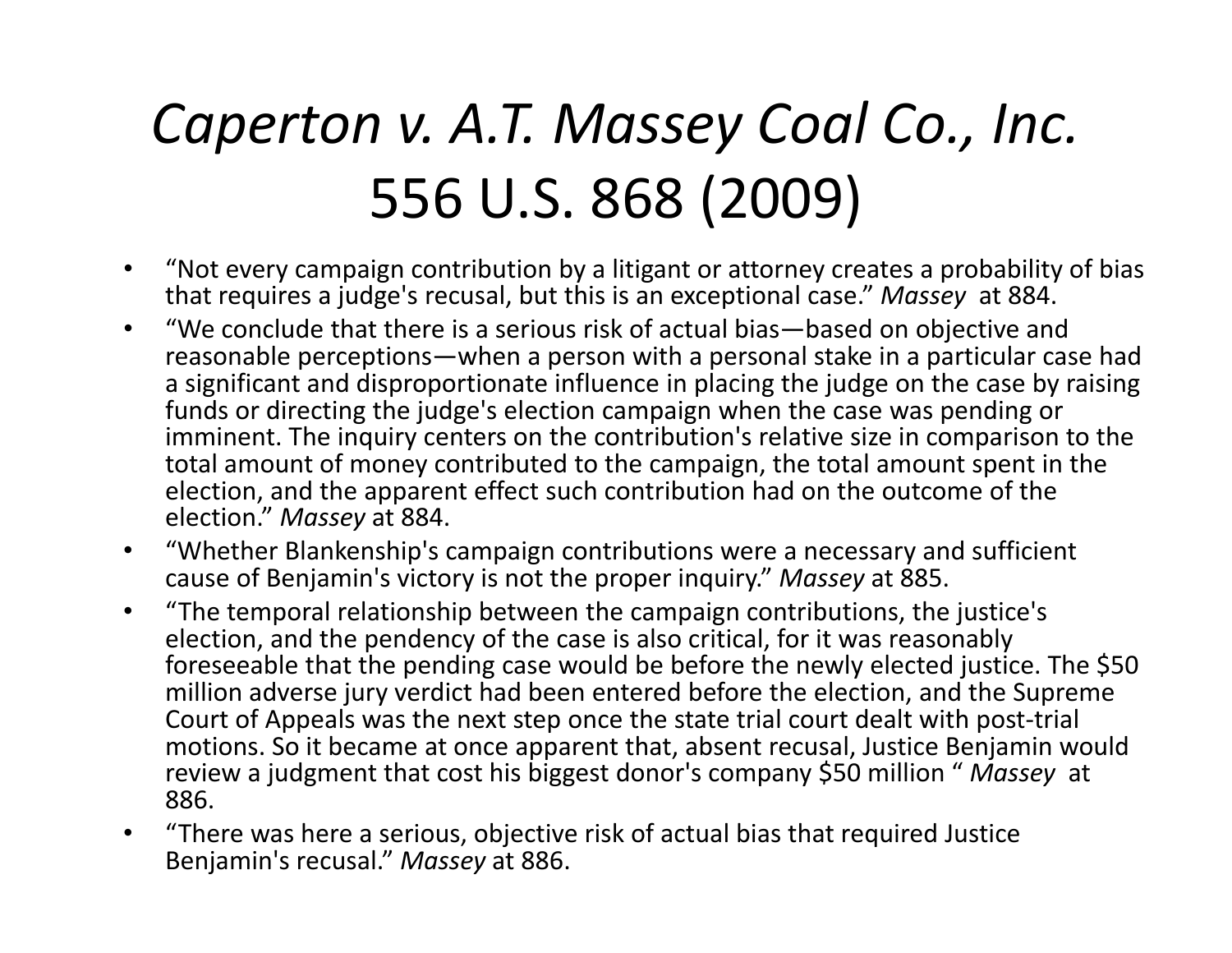# New York Times Editorial Opinion

- "The right to a fair hearing before an impartial judge, untainted by money or special interests…is more secure" following the 5‐4 *Caperton v. Massey* decision.
- "The case involved egregious ethical myopia on the part of Justice Brent Benjamin."
- "The only truly alarming thing about [the] decision was that it was not unanimous." "An ethical matter that should transcend ideology should have united all nine justices."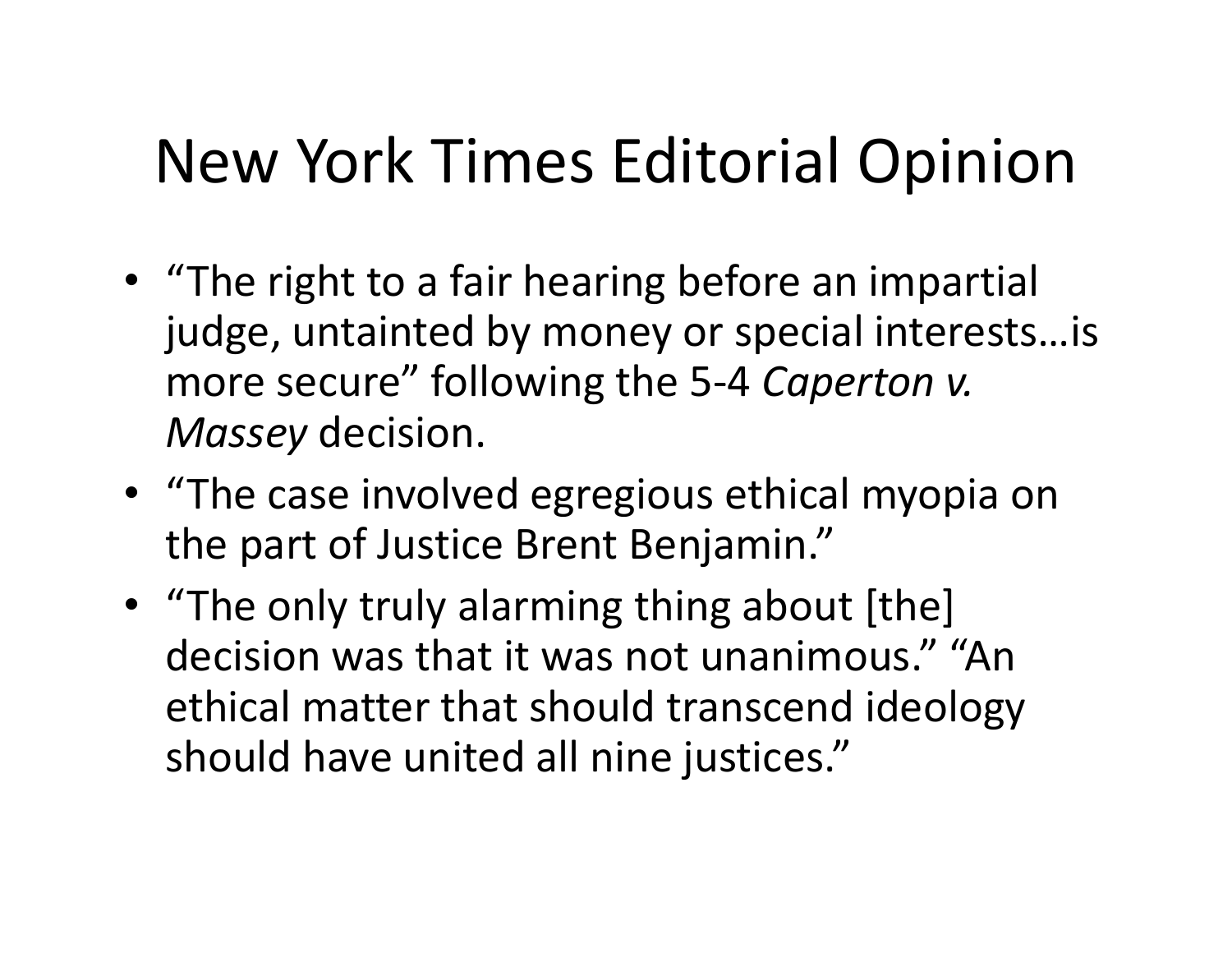### Post‐*Caperton* issues

- "[The case] gives rise to the question of whether a federal judge or justice must disqualify himself form cases in which PAC support for (or opposition to) a nominee creates a similar probability of bias when a party closely associated with the PAC has a case before that judge."
	- Charles Gardner Geyh
		- Professor at Indiana University's Maurer School of Law
		- To the ABA Journal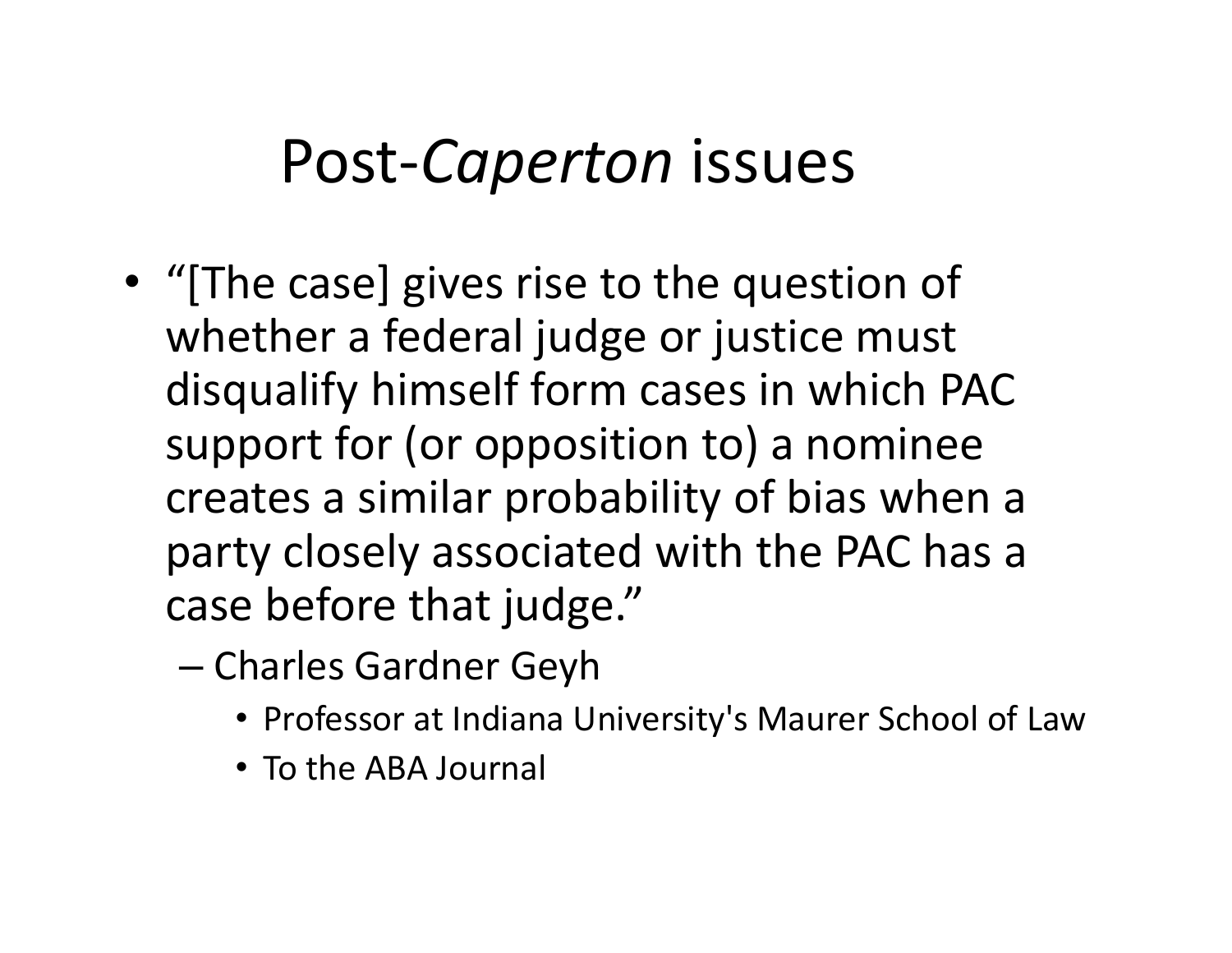### The PAC Ad

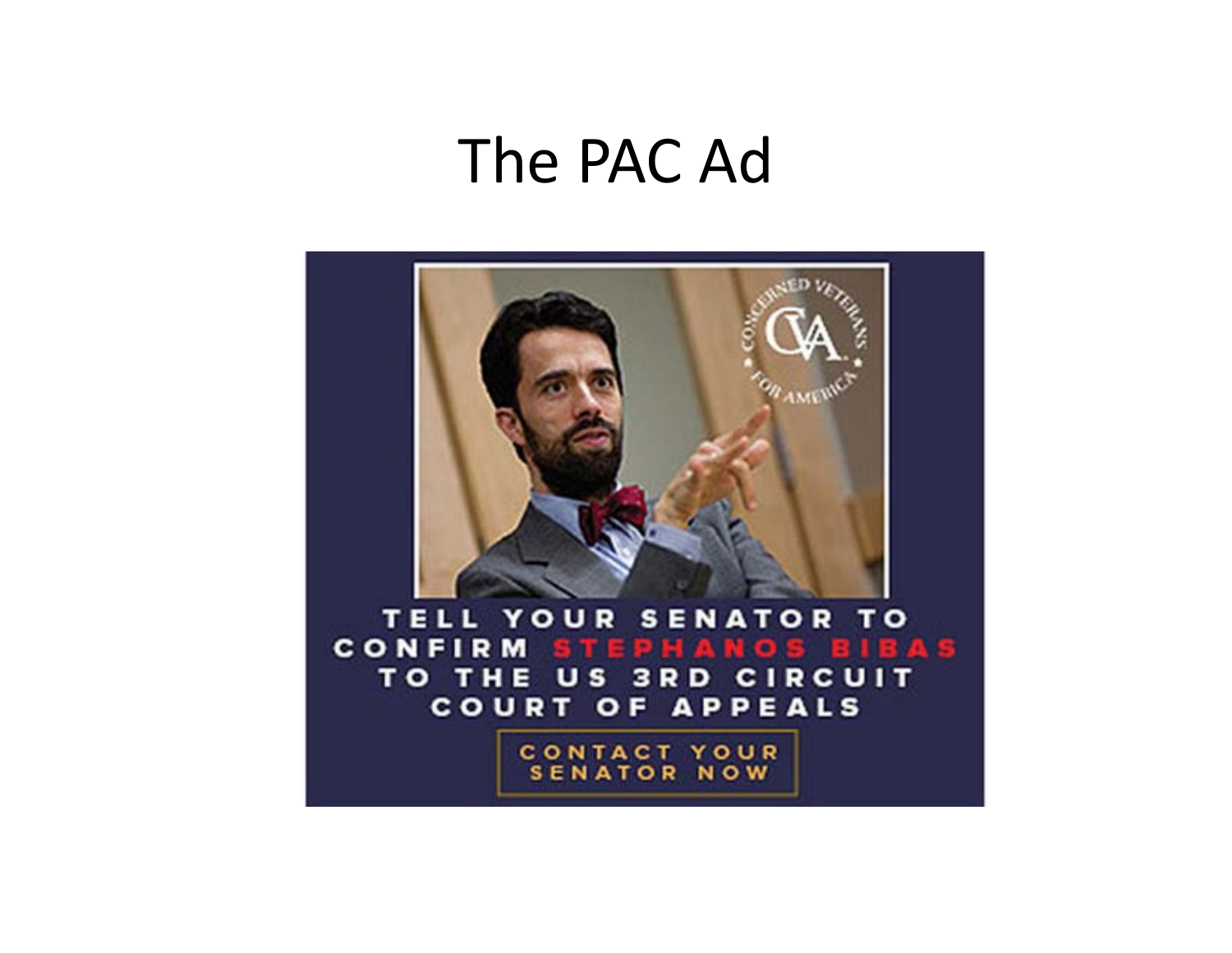# Who are the Concerned Veterans of America?

- A nonprofit 501(c)4)
	- – https://cv4a.org/cva‐urges‐quick‐action‐lower‐ court‐nominees/
- Receives considerable funding form the Koch Brothers
	- – Two politically conservative brothers who own Koch Industries
		- The second largest privately owned company in the U.S.
		- http://www.kochind.com/companies/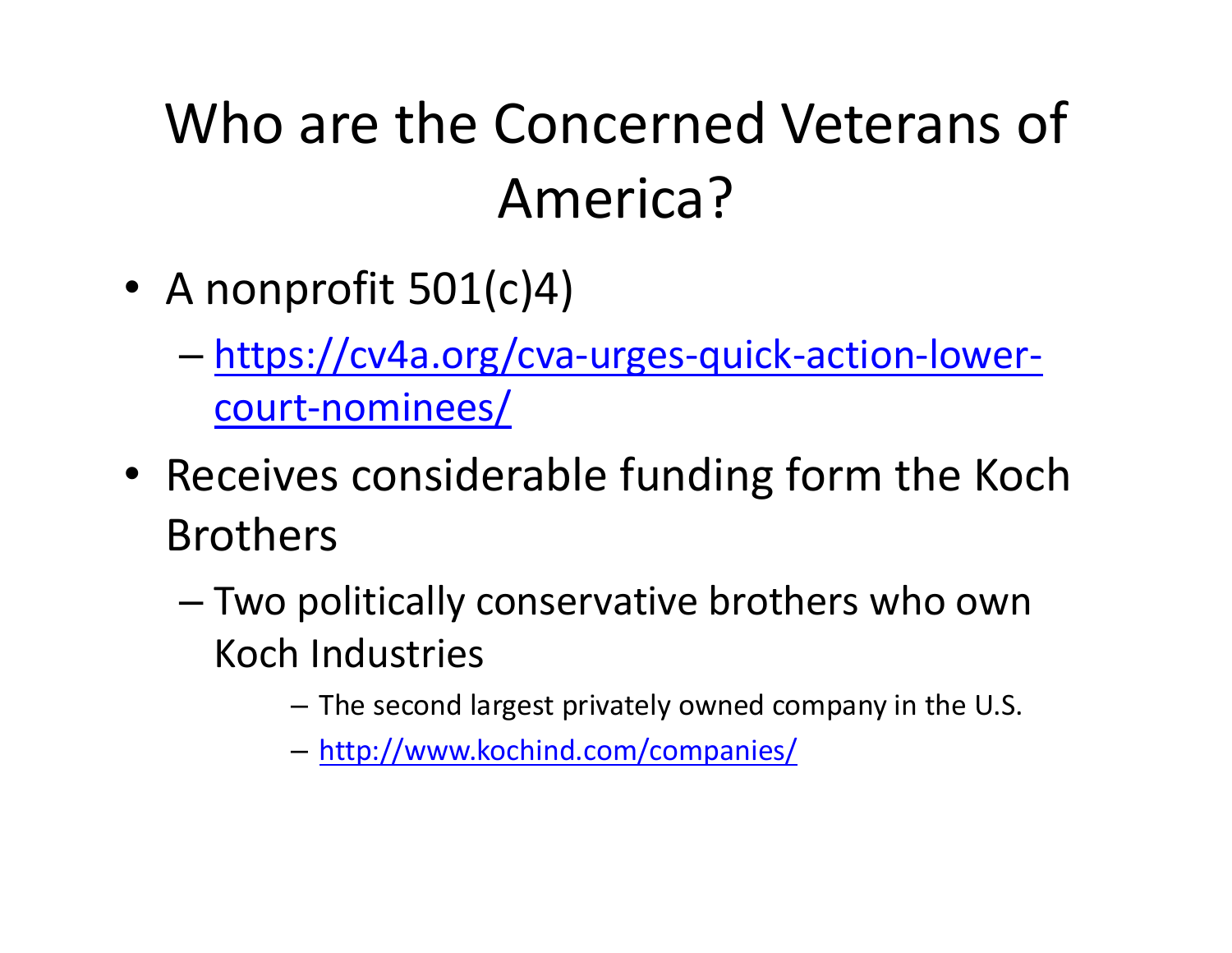### Why advertise nominees?

- "I think its probably to get the Senate moving"
	- – G. Terry Madonna, Director of the Center for Politics and Public Affairs at F&M College
- It "could signal either growing concern with partisan gridlock in Washington, or concerns that Bibas might be perceived as being a politically weak nominee."
	- From the ABA Journal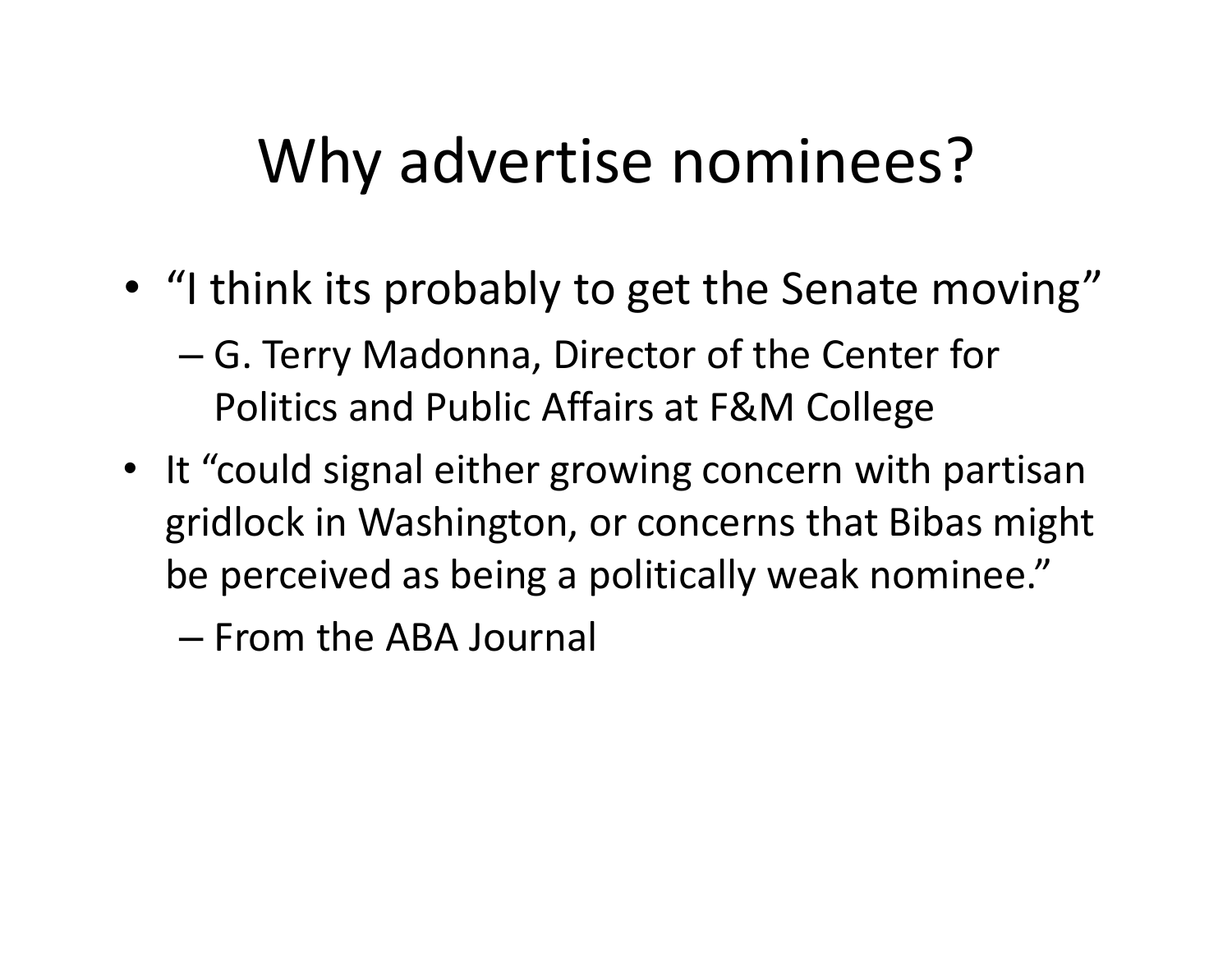### Chief Justice Roberts's dissent

- "But the standard the majority articulates—"probability of bias"—fails to provide clear, workable guidance for future cases. At the most basic level, it is unclear whether the new probability of bias standard is somehow limited to financial support in judicial elections, or applies to judicial recusal questions more generally." *Massey* at 893.
- • How much money is too much money such that it give the "probability of bias?" *Caperton* at 893.
- $\bullet$  Does the analysis change depending on whether the judge whose disqualification is sought sits on a trial court, appeals court, or state supreme court? *Id.* 894
- What if the case involves a social or ideological issue rather than a financial one? *Id.* 
	- Example here the Koch brothers apparent agreement on criminal issues
- $\bullet$ What if the judge expressly disclaims the support of this person? *Id.* at 895